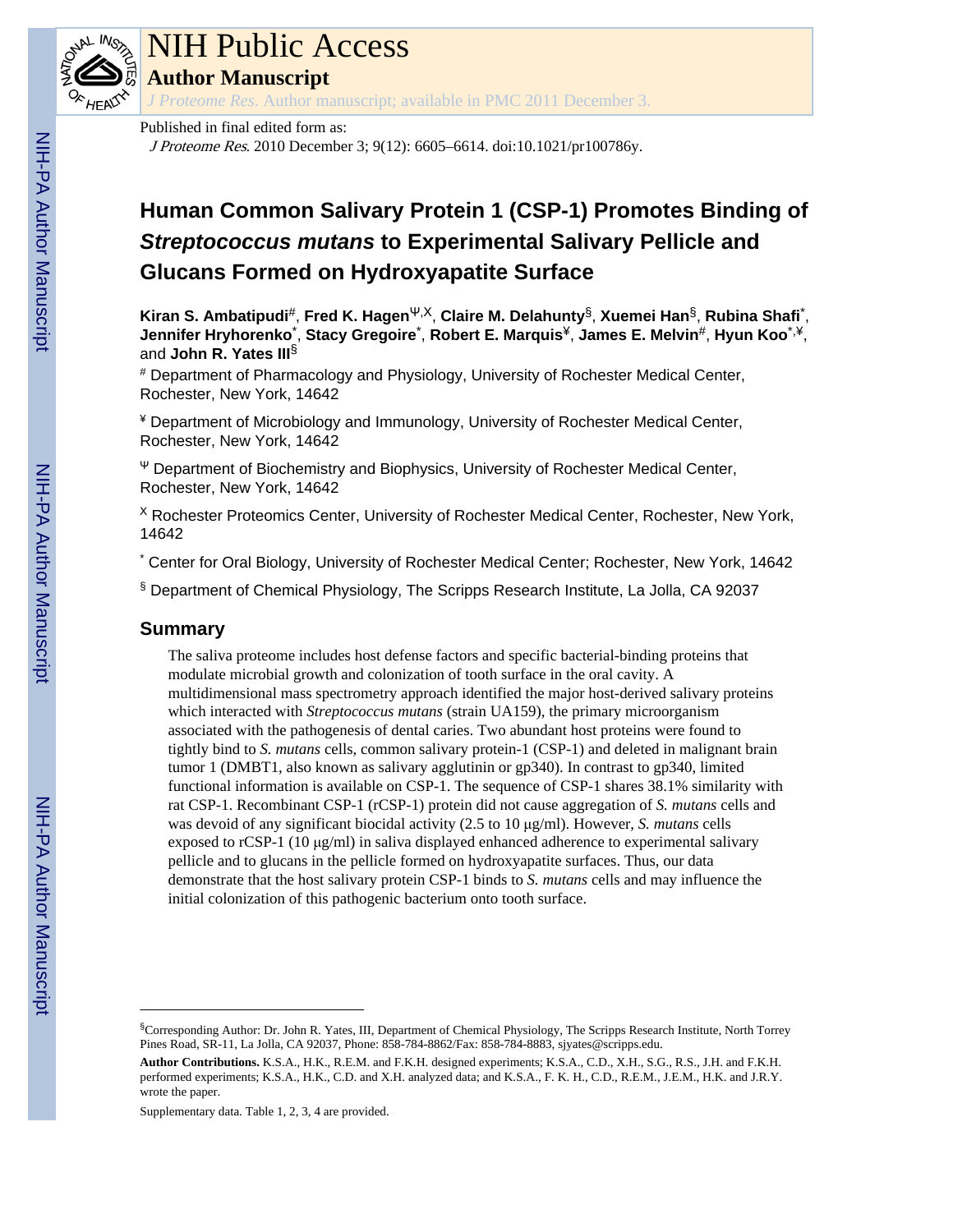#### **Keywords**

Common Salivary Protein-1; Human Saliva; Saliva-Microbial Interaction; Affinity and Lectin Chromatography; Mass Spectrometry

#### **Introduction**

Saliva is a complex fluid containing host- and microbial-derived proteins secreted into the oral cavity by numerous major and minor salivary glands and a diverse oral microbiome, respectively  $^{1, 2}$ . It has long been recognized that many microorganisms in the mouth have the capacity to adsorb specific salivary proteins  $3$  and extracellular bacterial products  $4$ , which can modulate the composition of the oral microflora by causing aggregation, direct killing and/or mediating adherence to tooth surface <sup>5</sup>. Therefore, perturbations in the salivary ecosystem by extrinsic or intrinsic factors may alter homeostasis leading to oral disease<sup>6</sup>.

Dental caries is infectious in character and continues to be the single most prevalent and costly oral disease worldwide<sup>7</sup>. The microorganisms responsible for this disease are acquired from other humans <sup>8</sup>. Thus, when one human is infected by oral bacteria from another, the organisms entering the new host are coated with saliva and/or microbial products from the donor host. The initial step in the formation of a biofilm on the tooth surface (also known as plaque) is the deposition of a thin layer of salivary glycoproteins termed pellicle. Subsequently, the successful attachment and further colonization of the tooth surface by pathogenic organisms occurs, which may ultimately lead to the development of dental caries  $\frac{9}{2}$ , 10.

Available evidence strongly suggests, for example, that the adsorption of bacterial glucosyltransferases (Gtf) to the surface of *Streptococcus mutans* and non-Gtf producing oral bacteria (*Lactobacillus casei* and *Actinomyces naeslundii*) facilitates their adherence to tooth surfaces 11. Similarly, adsorption of salivary amylase increases the colonization by *S. sanguinis* and other oral streptococci<sup>12</sup>. Furthermore, other secreted salivary host proteins such as lysozyme, lactoferrin and lactoperoxidase bind to the microbial cells causing aggregation and/or direct killing <sup>5</sup>. Nevertheless, the exact identities and biological functions of salivary and/or bacterial proteins that interact with specific oral bacteria associated with oral diseases, such as dental caries, remains to be fully explored.

In this study, we conducted a comprehensive, large-scale proteomic study to identify which host salivary proteins bind to *Streptococcus mutans* UA159 cells, and whether the identified proteins (i) influence *S. mutans* adhesion to salivary pellicle and glucans formed on apatitic surfaces, (ii) affect viability, or (iii) cause aggregation of bacterial cells. *S. mutans*. UA159 is a proven virulent cariogenic dental pathogen associated with caries disease, and consequently, this strain was selected for genomic sequencing 13. Among different host salivary proteins tightly bound to *S. mutans* cells, gp340 and common salivary protein-1 (CSP-1; detected for the first time) were the most abundant. Salivary agglutinin has been well characterized for its biological functions against pathogens by triggering the aggregation and clearance of streptococci from the oral cavity  $14$ , while limited information is available on CSP-1. Thus, CSP-1 was cloned and expressed for functional studies. Results demonstrate that *S. mutans* exposed to rCSP-1 in saliva displayed enhanced binding to experimental salivary pellicle and to glucans synthesized *in situ* in the pellicle formed on hydroxyapatite surfaces, suggesting that such interactions may contribute to the initial colonization of this pathogen on tooth surface.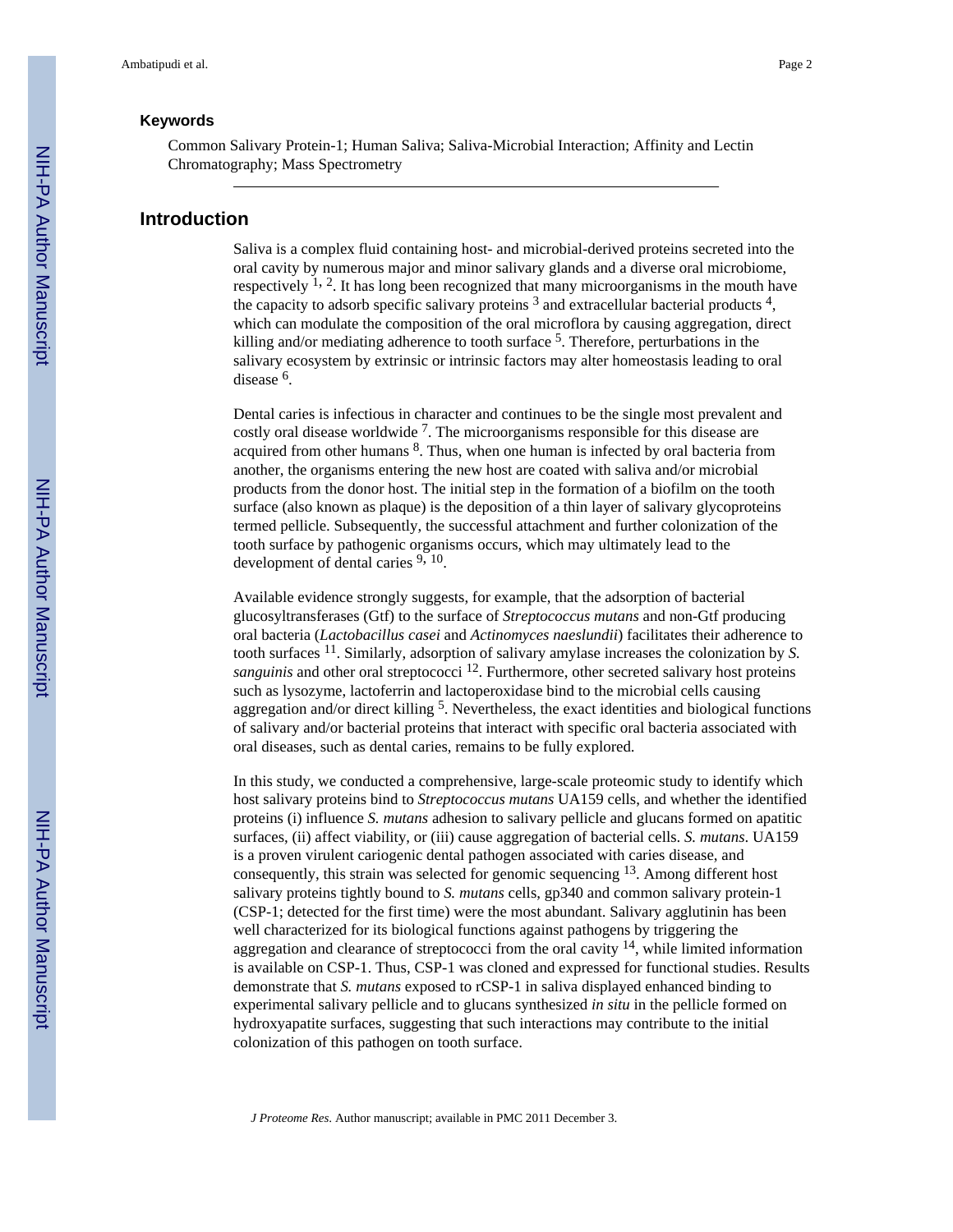#### **Materials and Methods**

#### **Saliva Collection**

The protocol for the collection of human saliva and parotid gland tissue by informed consent was approved by the University of Rochester Institutional Review Board. Saliva collection was performed under standard conditions after overnight fasting at the University of Rochester Medical Center. Whole saliva was collected from a healthy, non-medicated and non-smoking Asian male donor (37 years old). Whole saliva was collected on ice after chewing on paraffin and then clarified by centrifugation at 7,200 rpm (8,500  $\times$  g at 4 °C for 10 min) as detailed previously 15. Parotid and submandibular/sublingual (SM/SL) salivas were obtained from a healthy, non-medicated and non-smoking Caucasian male donor (48 years old). Ductal secretions were collected on ice after stimulation with 0.4% citric acid using a Lashley cup-like device <sup>16</sup> for parotid secretions and a Block and Brotman collector for SM/SL secretions <sup>17</sup> centrifuged at 4300 rpm (3820  $\times$  g) for 20 min.

#### **Bacterial Strains and Growth Conditions**

The bacterial strain used in this study was *Streptococcus mutans* UA159 (ATCC 700610), a well-characterized cariogenic bacterium (13). The cultures were stored at −80 °C in tryptic soy broth (TSB) containing 20% glycerol. The *S. mutans* cells were cultured in ultrafiltered (Prep/Scale, Millipore, Billerica, MA) tryptone-yeast extract broth (2.5% tryptone and 1.5% yeast extract, pH 7.0) supplemented with 0.3% glucose at 37  $\degree$ C and 5% CO<sub>2</sub>. Growth was assessed in terms of optical density of the culture at 600 nm. Cultures were harvested at midexponential growth phase ( $OD<sub>600nm</sub> 0.5$ ) by centrifugation at 8,000 rpm (10,000  $\times$  g for 10 min at  $4^{\circ}$ C).

#### **Interaction of Salivary Proteins with** *S. mutans*

Forty five ml of ductal saliva (equal volumes of parotid and SM/SL saliva) was incubated with  $6.6 \times 10^{11}$  *S. mutans* cells for 20 min at room temperature. Following centrifugation at 4300 rpm (3820  $\times$  g) for 20 min, the supernatant was discarded and cells were resuspended in 30 ml of buffer (10 mM NaHCO<sub>3</sub>; 5 mM KH<sub>2</sub>PO<sub>4</sub>; 17 mM KCl; 0.3 mM CaCl<sub>2</sub>, pH 6.75). The resuspended bacterial pellet was sonicated 5 times for 10 s at 10 watts (Branson Ultrasonics Corporation, Danbury, CT, USA), centrifuged, and the supernatant discarded. The above washing step was repeated three times. Control experiments were performed by incubating *S. mutans* in buffer (10 mM NaHCO<sub>3</sub>; 5 mM KH<sub>2</sub>PO<sub>4</sub>; 17 mM KCl; 0.3 mM CaCl2, pH 6.75) instead of saliva. Cell pellet was washed and the supernatant collected for protein identification.

#### **Elution of Proteins Bound to** *S. mutans*

The washed bacterial pellet from above was resuspended in 50 ml of 0.85% saline, sonicated and centrifuged as above, and the supernatant saved (pool A, weakly bound proteins). Subsequently, the bacterial pellet was resuspended in 50 ml of high salt/EDTA buffer (1 M Nacl, 20 mM EDTA, 100 mM KHPO<sub>4</sub>, pH 6.5-7.5), followed by sonication 5 times, centrifugation, and the supernatant saved (pool B, moderately bound proteins). Finally, the pellet was resuspended in 50 ml of urea elution buffer (2 M urea, 500 mM Nacl, 50 mM KHPO4, pH 6.5–7.5), followed by sonication 5 times, centrifugation, and the supernatant saved (pool C, tightly bound proteins). Protease cocktail inhibitor was added to the supernatants (pools A, B and C) and dialyzed against 40 mM ammonium bicarbonate at 4° C using a 3.5 kDa molecular weight cut-off membrane and stored at -80° C. All pools were lyophilized prior to characterization by mass spectrometry.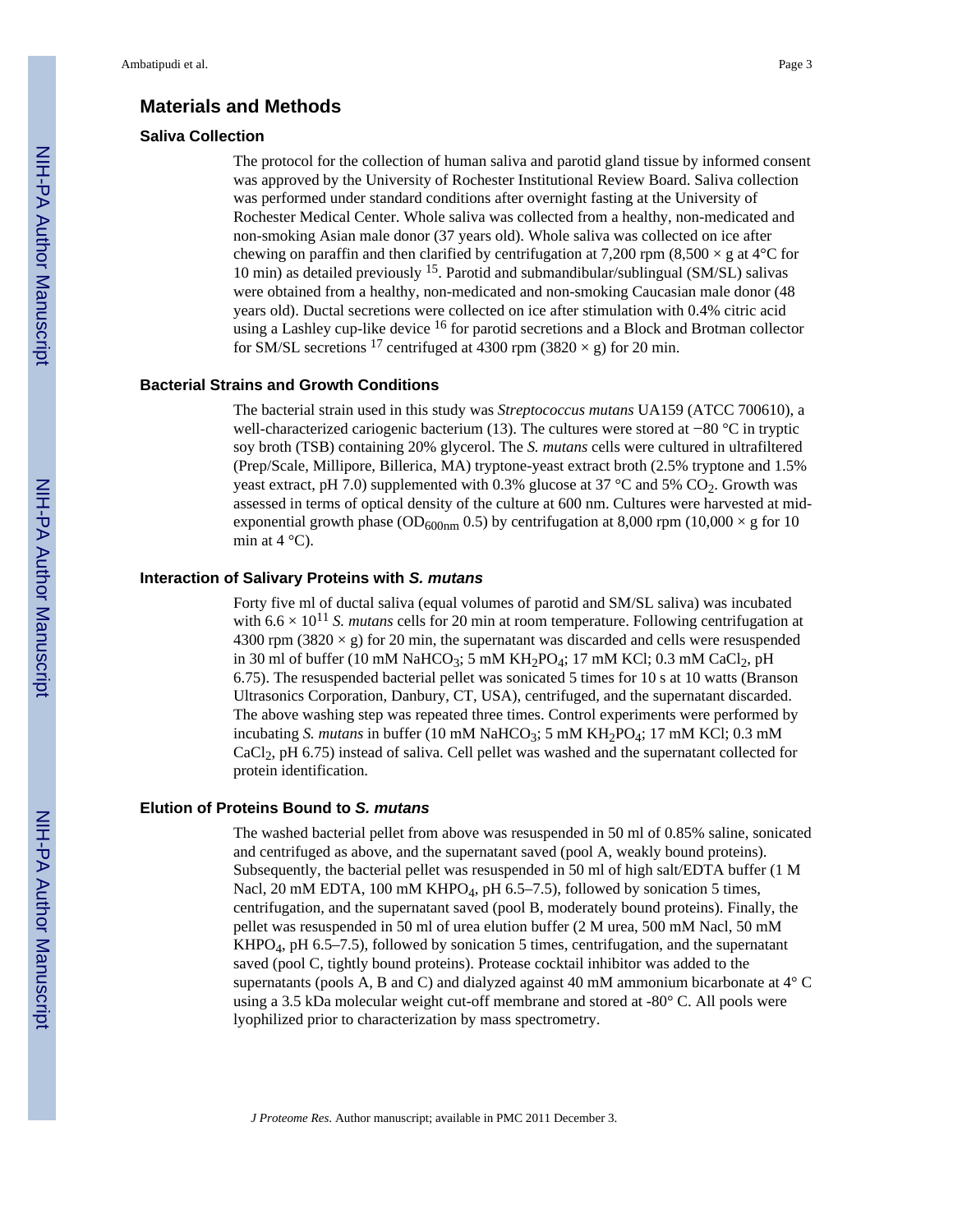#### **Processing, Trypsin Digestion and Analyses of Salivary Proteins by Multi-Dimensional Protein Identification Technology (MudPIT)**

The lyophilized fractions were suspended in 100 mM Tris-HCl buffer pH 8.5. The protein concentration was determined using the BCA (bicinchoninic acid) protein assay kit (Bio-Rad) per manufacturer's instructions, followed by addition of 100 mM Tris-8 M urea buffer, reduced by 25 mM Tris(2-carboxyethyl) phosphine hydrochloride (TCEP), and cysteine alkylated by 30 mM iodoacetamide. The samples were digested by Lys-C (Roche, Mannheim, Germany; enzyme to substrate ratio 1:200) at 37  $\degree$ C for 4 hr. Subsequently, the sample solutions were diluted to a final urea concentration of 2 M, and digested again with trypsin (Promega, Madison, WI; enzyme to substrate ratio 1:50) at 37 °C overnight. The enzyme reaction was terminated by adding 90% formic acid to a final concentration of 3– 5%.

Digested proteins were analyzed by MudPIT as previously described  $2, 18$ . In brief, 50–100 μg of protein was pressure loaded onto a biphasic microcapillary column packed with a strong cation exchanger (SCX, Whitman, Clifton, NJ) and RP resin (Aqua C18, Phenomenex, Ventura, CA). The column was attached to an analytical microcapillary column packed with RP resin and placed in line with an Agilent 1100 quaternary HPLC (Agilent, Palo Alto, CA). Samples were analyzed using a modified 8 or 12-step separation. As peptides eluted from the microcapillary column they were electrosprayed directly into either an LTQ 2-dimensional ion trap (ThermoFisher Scientific San Jose, CA, USA) or an Orbitrap (ThermoFisher Scientific) mass spectrometer with the application of a distal 2.4 kV spray voltage. A cycle of one full-scan mass spectrum (400–1400 m/z) followed by 7 datadependent MS/MS spectra of all charge states were sequentially isolated and fragmented at a 35% normalized collision energy repeating continuously throughout each step of the multidimensional separation. The m/z ratios selected for MS/MS were dynamically excluded for 75s. Application of mass spectrometer scan functions and HPLC solvent gradients was controlled by the Xcalibur data system (Thermo Fisher Scientific)

#### **MS Data Analysis**

Poor quality spectra were removed from the dataset using an automated spectra quality assessment algorithm 19. MS/MS spectra remaining after filtering were searched with the ProLuCID 20 algorithm (version 1.1.2) against the EBI human IPI database [\(ftp://ftp.ebi.ac.uk/pub/databases/IPI/current/](ftp://ftp.ebi.ac.uk/pub/databases/IPI/current/), version 3.01, release date November 1, 2004) concatenated to a decoy database in which the sequence for each entry in the original database was reversed  $^{21}$ . MS/MS database search parameters were: candidate peptides could be of any tryptic status; unlimited missed cleavages were permitted, and carbamidomethylation of Cys residues  $(C+57)$  is considered. The mass tolerance for database searching was +/− 4.5 Da. ProLuCID results were assembled and filtered using the DTASelect program <sup>22</sup> (version 2.0) DTASelect 2.0 uses a linear discriminant analysis to dynamically set XCorr and DeltaCN thresholds for the entire dataset to achieve a userspecified false positive rate assessed by the reverse hits (1% at the protein level in this analysis, corresponding to a  $\geq$  99% confidence level at the MS/MS level). The DTASelect 2.0 program assembles identified peptides into proteins and protein groups by using a parsimony principle in which the minimum set of proteins accounts for all observed peptides. Only proteins with at least two unique peptide hits were accepted. All peptides identified are at least half tryptic.

#### **PCR Amplification, Cloning, Design of Expression Vector and Expression of Recombinant Common Salivary Protein-1 (rCSP-1)**

Total RNA was isolated from the parotid tissue of an adult human male and first strand cDNA synthesis was conducted using Super Script III (Invitrogen) using an oligo (dT)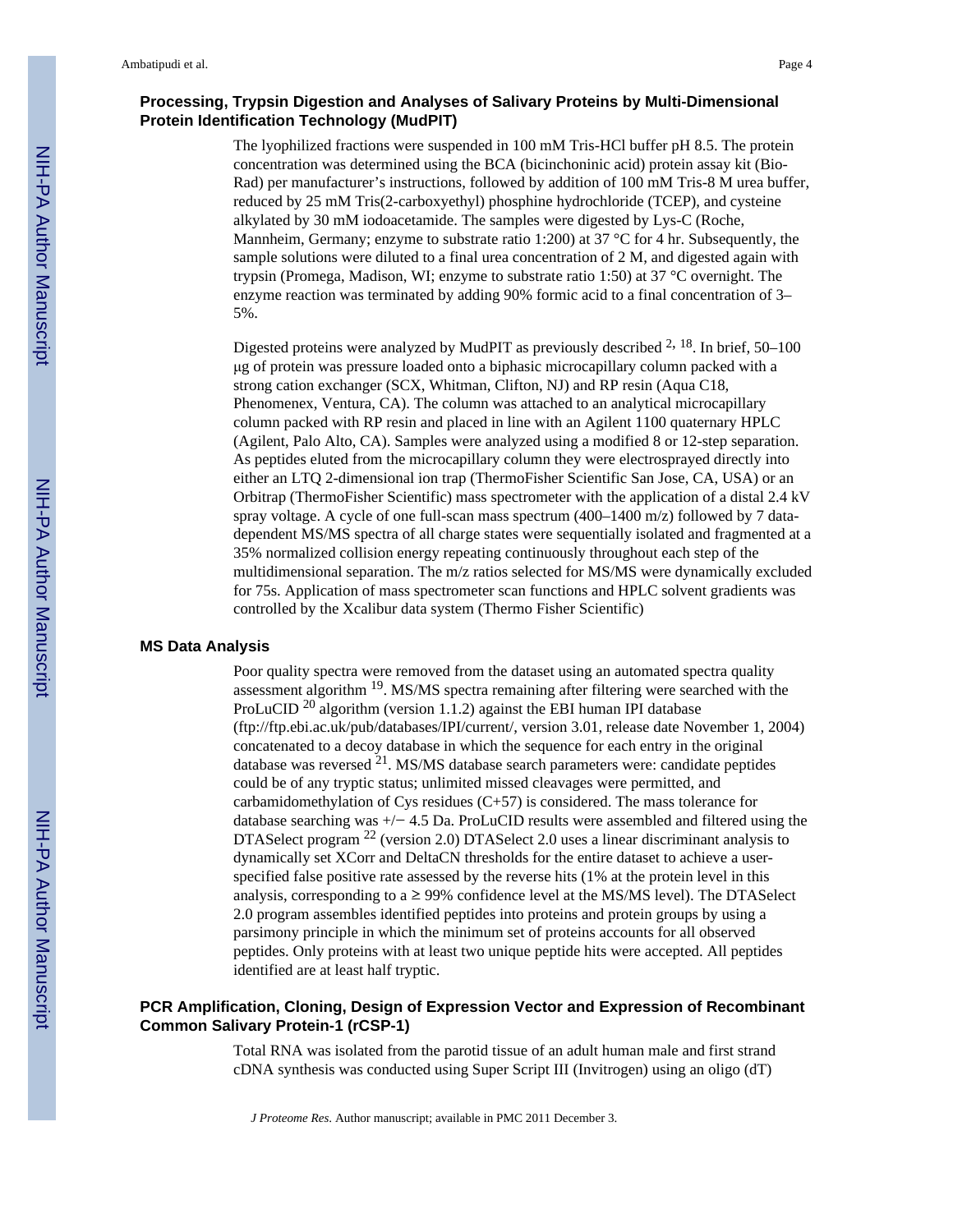primer. For RT-PCR, first strand cDNA was added to a GoTaq polymerase chain reaction (PCR) mixture, according to the manufacturer's instruction (Promega), containing primers: CSP-1S-1023: [CCACACGCGTCGAAGATGTATGGCCCTGGAGGAG] and CSP-1AS-1024: [GAGAAGCGGCCGCAGTACCATCAGCCACCACCACACAG]. The PCR products were inserted into the MluI and NotI sites of the *Drosophila* S2 insect vector pS2-SP in a position downstream from a metallothieonein promoter, and after an N-terminal secretory signal peptide and a high affinity metal chelate binding site (HHWHHH)  $^{23}$ . Although proteins heterologously expressed in Drosophila Schneider (S2) cells are known to be glycosylated  $^{24}$ , the glycosylation of rCSP-1 may not be identical to that in mammalian cells. The high affinity metal chelate binding site allows purification of recombinant protein CSP-1 using affinity chromatography with TALON resin. Ligated plasmids were transformed into *Escherichia coli* and isolated by plasmid mini-preparation (Qiagen Turbo 8). DNA sequencing validated the insert.

S2 cells were cultured in SDM medium (Gibco) supplemented with  $10\%$  (v/v) fetal bovine serum and 1% penicillin/streptomycin at 27 °C. *Drosophila* Schneider (S2) cells were transfected using the calcium phosphate method, as described by the supplier (Invitrogen, DES system). S2 cells were co-transfected with pCo-BLAST and placed under blastocidin selection for 4–12 weeks (Invitrogen). Expression of the recombinant rCSP-1 protein was induced from the metallothieonein promoter by adding 650 μM copper sulfate. After 5 days, the culture medium was harvested and buffer exchanged, using a 10-kDa molecular mass cut-off membrane filter and a pellicon tangential flow system (Millipore, Billerica, MA, USA).

#### **Purification of Recombinant Common Salivary Protein-1 (Rcsp-1) by Metal Affinity Followed by Con A Lectin Affinity Chromatography**

The secreted rCSP-1 protein was purified at  $4^{\circ}$ C by metal chelate chromatography using TALON Superflow metal affinity resin (Clontech, Palo Alto, CA, USA) on a Biologic DuoFlow Maximizer purification system (Bio-Rad, Hercules, CA, USA) as described in Ambatipudi et. al.25. In briefly, the column was equilibrated with 50 mM sodium phosphate and 300 mM sodium chloride pH 8. After the sample was loaded, the column was washed with 50 mM sodium phosphate and 300 mM sodium chloride pH 7.5. For elution of proteins, 150 mM imidazole pH 7 was applied to the column and 1 ml fractions were collected and monitored at 254.

Following TALON affinity chromatography, rCSP-1 was further purified by lectin affinity chromatography on a concanavalin A (con A)-agarose column (Sigma). In brief, the con A column was equilibrated with Tris buffered saline (TBS: 0.05M Tris & 0.15 M Nacl, pH 7.2) followed by sample loading. The column was washed with TBS buffer and then rCSP-1 was eluted by applying α-D-mannose (0.1 M; Sigma, St Louis, MO, USA). Flow-through and elutions were collected as 300 μl fractions. Protein yield and purity of rCSP-1 was determined by staining SDS-PAGE gels with Simply Blue stain (Invitrogen).

#### **Confirmation of Recombinant Common Salivary Protein-1 (rCSP-1) by Mass Spectrometry**

Protein migrating at approximately 30 kDa, the expected molecular weight of rCSP-1, was excised from the gel and washed three times in 50%  $(v/v)$  acetonitrile and 25 mM  $NH_4HCO_3$ , pH 7.8 at 37 °C for 10 min, and then dried at room temperature (Speedy-Vac; Savant, Farmingdale, NY, USA). The resulting gel pellet was digested overnight at 37 °C with trypsin (15 ng/ $\mu$ L). Products were recovered from the gel pellet by sequential extractions with 10% acetonitrile and 1% (v/v) formic acid. Samples (2  $\mu$ L) were loaded into a filled loop injector (Dionex, Houston, TX, USA) in line with a fritless nano column. Digested peptides were eluted using a linear gradient of  $H_2O:CH_3CN$  (98:2, 0.1 % formic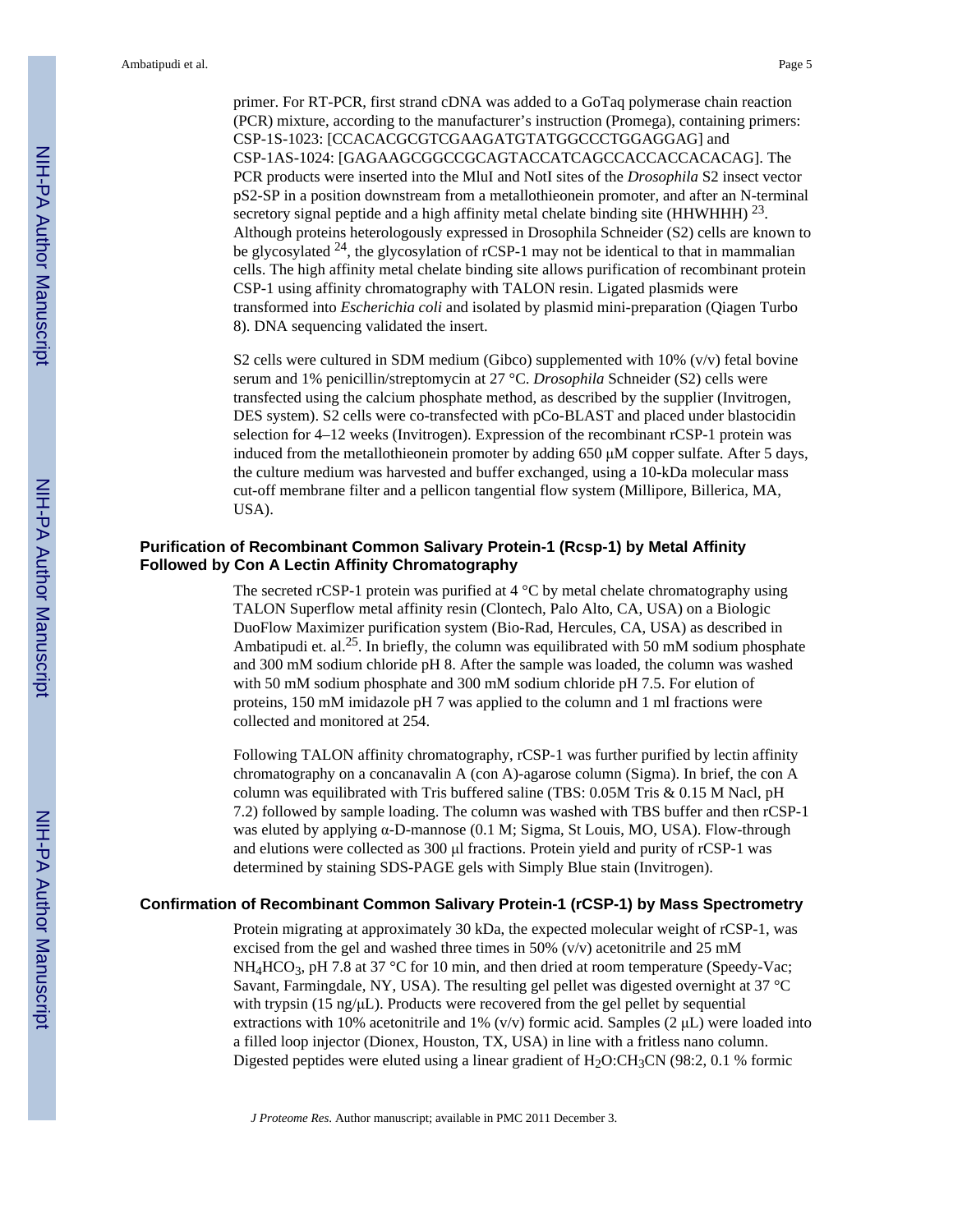acid) to  $H_2O:CH_3CN$  (50:50, 0.1 % formic acid) at  $\sim$ 300 nL/min over 30 min. The capillary temperature and spray voltage were 200 °C and 2.5 kV, respectively, for the LCQ Deca XP Max mass spectrometer (Thermo Electron, San Jose, USA).. Samples were analyzed over a mass (m/z) range of 400–2000 followed by sequential isolation and fragmentation of the three most intense ions in the full MS with a 35% normalized collision energy. The LCQ was operated in positive ion mode with activation  $q = 0.25$  and activation time of 30 ms.

The acquired MS/MS spectral data were processed for automated interpretation using Sequest algorithm (Bioworks 3.2 EF2 Thermo Electron) against theoretical entries in the NCBInr database (June 2009). Ion search criteria were as follows: taxonomy – human, trypsin digestion allowing up to one miscleavage, variable modification – oxidation of methionine, cysteine as carboxyamidomethylation or propionamide, precursor tolerance 2 Da and product ion tolerances  $\pm$  0.8 Da. Only the peptides passing the *X*corr defined by Washburn et al (18) were considered. Only spectra corresponding to CSP-1 were detected.

#### **Bacterial Growth and Aggregation Assays**

The effects of rCSP-1 on *S. mutans* viability and growth rate were investigated using an automated microbiological growth analyzer Bioscreen C system (Labsystems, Helsinki, Finland)  $^{26}$ . The bacterial cells were grown to mid-exponential phase, and then diluted 1:40 in ultrafiltered (10 kDa molecular-weight cut-off) buffered tryptone yeast-extract broth (2.5% tryptone and 1.5% yeast extract, pH 7.0) containing 0.3% or 1% (w/v) glucose (with or without clarified human whole saliva) and rCSP-1 (final concentrations ranging from 2.5 to 10 μg/ml). The physiological concentration of CSP-1 in human parotid saliva was estimated to be approximately 10μg/ml by densitometric analysis using an AlphaImager and AlphaEase FC software (Alpha Innotech, San Leandro, CA). The intensity of the band corresponding to CSP-1 in 10 μg parotid saliva protein was compared to bands generated by known amounts of BSA (5, 10 and 15 μg) on a SDS-PAGE stained with Simply Blue. Given that proteins will stain differentially based on their composition, this value is considered an estimate. The mixture was transferred to 100-well plates and placed in the Bioscreen. The plates were incubated at 37 °C for 24 h and absorbance measurements ( $OD_{600 \text{ nm}}$ ) of each well were recorded every 15 min after 60 s shaking. Growth curves were generated and analyzed using the Bioscreen C Reader software (Research Express, version 1.00). Bacterial cells were also grown in the presence of chlorhexidine (a broad-spectrum antimicrobial agent) at 1 μg/ml (bactericidal effect against *S. mutans*) or 0.1 μg/ml (bacteriostatic effect), as experimental control <sup>27</sup>.

The aggregation activity of rCSP-1 was measured spectrophotometrically at 700 nm as detailed by Ericson and Rundegren (1983) 28 and by microscopic observation 28. Briefly, bacterial cells ( $1 \times 10^{10}$  cells/ml) were mixed with rCSP-1 (final concentrations ranging from 2.5 to 10 μg/ml). The mixture was immediately transferred to a Beckman DU-800 spectrophotometer at 37 °C and aggregation was measured by a continuous recording of decrease in absorbance with time over 2 h incubation  $^{28}$ ; aliquots were also taken to check for aggregation at 40x magnification. Concanavalin A (con A; at 250 μg/ml), a wellcharacterized lectin known for causing aggregation of *S. mutans* cells 29, was run in parallel as an experimental control; con A at lower concentrations (2.5 to 10  $\mu$ g/ml) did not agglutinate the bacterial cells. Triplicates from two separate experiments were conducted in each assay.

#### **Bacterial Adherence to Experimental Salivary Pellicle and to Glucans in the Pellicle Formed on Hydroxyapatite Surface**

Bacterial adherence assays were conducted using *S. mutans* UA159 grown in ultrafiltered (10-kDa molecular weight cutoff membrane) tryptone-yeast extract broth containing 185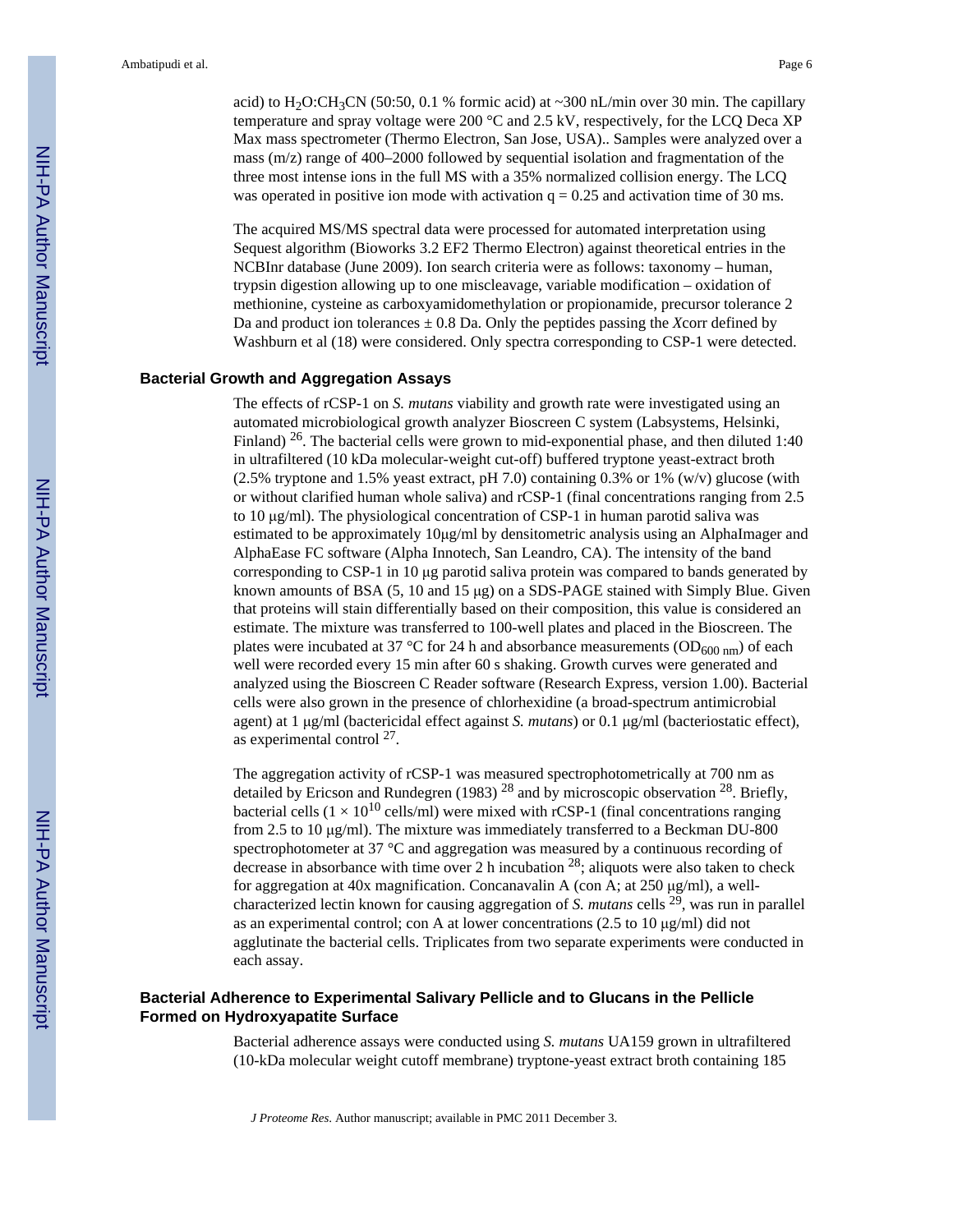kBq/ml <sup>3</sup>H-thymidine (Perkin-Elmer Life and Analytical Sciences, Boston, Mass., USA) as detailed previously  $30$ . Samples of bacteria were sonicated using a Branson Sonifier 450 (six 10-second pulses with 5-second intervals at 20 W; Branson Ultrasonics Co., Conn., USA) to obtain single-cell suspension. Approximately  $1.0 \times 10^{10}$  cells were used in each of the binding assays.

Whole saliva was collected on ice from one donor after chewing on paraffin. Afterwards, the saliva was diluted 1:1 with adsorption buffer (50 mM KCl, 1.0 mM KPO<sub>4</sub>, 1.0 mM CaCl<sub>2</sub>, 0.1 mM MgCl<sub>2</sub>, pH 6.5), supplemented with sodium azide (0.02%, final concentration) and protease inhibitor PMSF (1.0 mM, final concentration), and then clarified by centrifugation at 7,200 rpm (8,500  $\times$  g at 4°C for 10 min.). The resulting clarified whole saliva (CHWS), which is also Gtfs-free, is optimum to form experimental salivary pellicle on the surface of hydroxyapatite beads for bacterial binding as detailed elsewhere  $25$ ,  $30$ . Similarly, to study the bacterial adherence to glucans formed *in situ* in the salivary pellicle (gsHA), the sHA was exposed to saturating amounts of purified streptococcal glucosyltransferase B (GtfB), and incubated with sucrose (100mmol/L, final concentration) at 37  $\degree$ C for 4 h to allow glucan formation on the surface <sup>30</sup>.

The functional activities of rCSP-1 (final concentrations ranging from 2.5 to 10 μg/ml in CHWS or in PBS) or vehicle control (CHWS or PBS solution) were tested in two distinct experiments. Albumin (2.5 to 10 μg/ml) was run in parallel as an experimental control to check for non-specific protein interactions; albumin does not affect *S. mutans* binding to apatitic surfaces coated with saliva or with glucans 31 (Koo et al., unpublished results).

First,  $1.0 \times 10^{10}$  cells of radiolabeled *S. mutans* were incubated with rCSP-1 (in CHWS or in PBS), albumin (in CHWS or in PBS) or vehicle control (CHWS or PBS alone) for 40 min at 37 °C (total volume 1 ml). The cells were washed 3 times with adsorption buffer (50 mM KCl,  $1.0 \text{ mM KPO}_4$ ,  $1.0 \text{ mM } \text{CaCl}_2$ ,  $0.1 \text{ mM } \text{MgCl}_2$ ,  $pH(6.5)$  to remove excess, unbound rCSP-1, and resuspended in 1 ml of adsorption buffer. The bacterial suspension ( $1.0 \times 10^{10}$ ) cells/ml) was then incubated with either sHA or gsHA. After 60 min incubation, the beads were washed to remove unbound cells and the number of adherent bacteria was determined by liquid scintillation counting 30.

In the second experiment, sHA or gsHA was exposed to rCSP-1 (in CHWS or in PBS), albumin (in CHWS or in PBS) or vehicle control (CHWS or PBS alone) for 40 min at 37 ° C. The beads were washed 3 times with adsorption buffer, and then incubated with  $1.0 \times$ 1010 cells of radiolabeled *S. mutans* UA159 for 60 min (total volume 1 ml). After incubation, the beads were washed and the number of cells adherent to the beads was determined by liquid scintillation counting.

Triplicates from two separate experiments were conducted in each assay. The data were analyzed by ANOVA, and the F-test was used to test for differences among the groups. When significant differences were detected, pair-wise comparisons were made between all the groups using Tukey's method to adjust for multiple comparisons. Statistical software JMP version 3.1 (SAS Institute, Cary, NC, USA) was used to perform the analyses. The level of significance was set at *P*<0.05.

### **Results**

#### **Protein Identification**

The identification of proteins by tandem liquid chromatography-mass spectrometry is significantly enhanced using Multidimensional Protein Identification technology (MudPIT)  $18<sup>18</sup>$ . The total number of tandem mass spectra that were confidently assigned to any peptide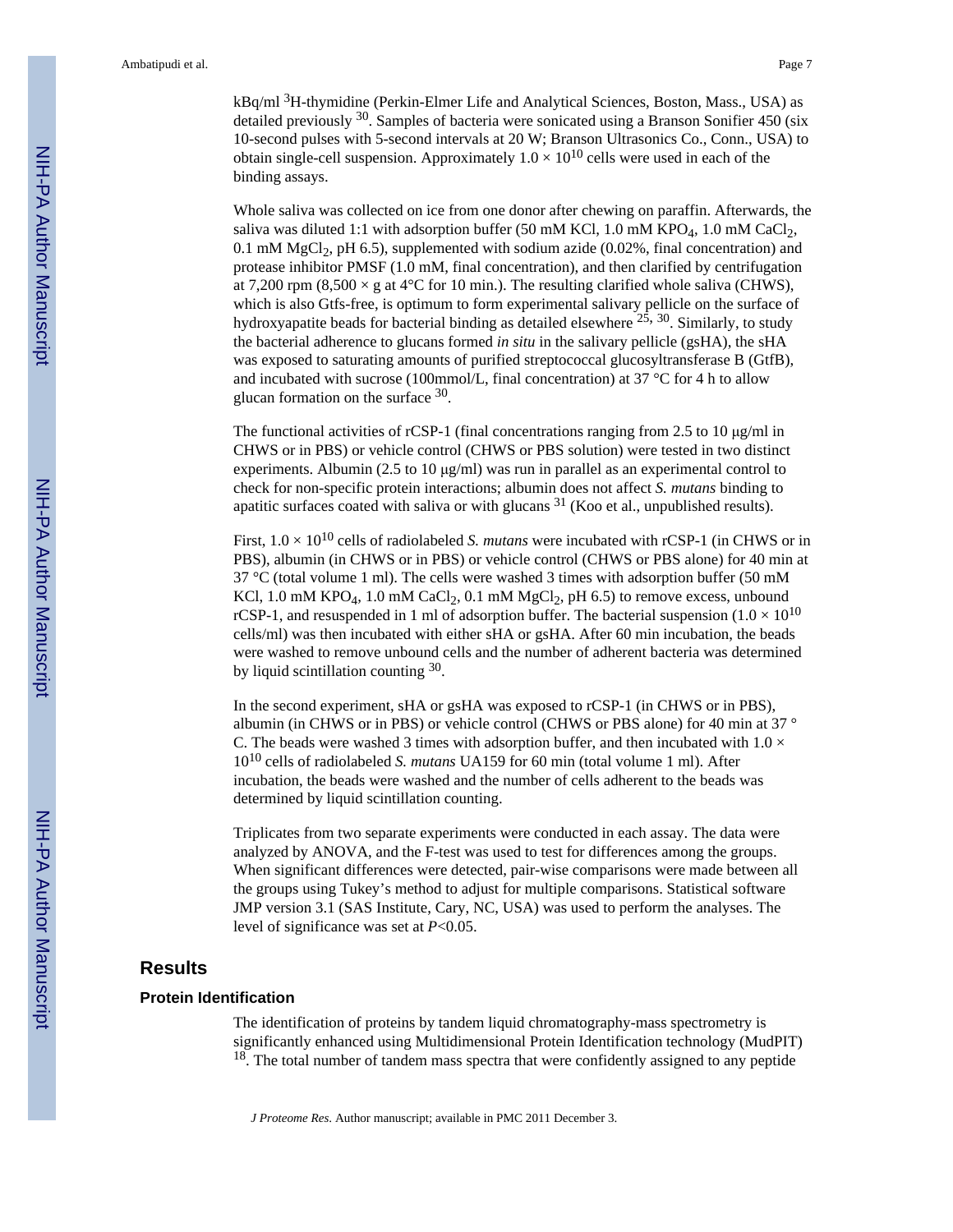belonging to a protein is known as spectral count  $32$  and those spectra passing through the DTASelect filtering criteria with a false positive rate of less than 5% were considered a confident match and used for further analysis. Additionally, to increase confidence, positive identifications were deemed acceptable only when two unique peptides were detected for each protein. Furthermore, a manual cut-off score of 10 for spectral counts was set to eliminate low abundance proteins. Using this selection strategy, 90 unique host salivary proteins were eluted from the surface of *S. mutans* under three conditions: isotonic (pool A, 43 weakly bound proteins), high salt (pool B, 68 moderately bound proteins) or urea elution (pool C, 31 strongly bound proteins). This data clearly indicates that the host proteins identified are indeed bound to *S. mutans*. Furthermore, studies with other relevant organisms (i.e. Lactobacillus spp, Fusobacterium spp, and Candida spp) are currently being carried out to determine whether CSP-1 and other strongly bound proteins are uniquely adsorbed to *S. mutans*. These human salivary proteins eluted from the surface of *S. mutans* by these conditions are listed in Supplementary Table 1–3, respectively. In contrast no human proteins were identified from control experiments.

Figure 1 shows a comparison of the total number and overlap of non-redundant proteins identified across the three different pools (pools A–C) and are listed in Supplementary Table 4. Although spectral count is not an absolute measure of the relative amount of protein in samples, it is a widely used and semi-quantitative measure of abundance (30). It is also important to note that if a protein is identified by a set of peptides that is a proper subset of another protein then the subset protein is eliminated from the final dataset. Of the 90 nonredundant host proteins bound to *S. mutans*, 10, 34 and 9 were detected exclusively in pool A  $(\sim11\%)$ , B  $(\sim37\%)$  or C (10%), respectively, while 15 proteins were common to all three pools (~16%). The apparent binding properties of these 15 common proteins are displayed in Figures 2A (high abundance, >160 spectral counts) and 2B (low abundance, <160 spectral counts) based on the number of spectral counts (roughly corresponding with protein abundance): i.e. weakly (0.85% normal saline, pool A), moderately (1 M salt elution, pool B) and strongly (2 M urea elution, pool C) bound to *S. mutans* surface. Figure 2A shows that alpha-amylase precursor was highly abundant in both pools A and B (spectral counts  $= 1055$ ) & 1088, respectively), with comparatively few spectral counts in pool C (spectral counts  $=$ 71) suggesting that it has a low to moderate affinity for *S. mutans* cells. Similarly, cystatin SN and S precursor proteins, prolactin inducible protein and basic proline-rich protein 1 have low to moderate affinities for *S. mutans* cells (pools A and B). In contrast, polymeric immunoglobulin precursor, Ig kappa chain V–II, Ig lambda chain C, and carbonic anhydrase VI precursor were identified in all three pools in similar abundance as shown Fig. 2B. Lysozyme C was one of three abundant proteins in pool C (spectral counts 322), but it was >2.5-fold more abundant in pools A and B (spectral counts 763 and 887, respectively). The other two proteins strongly bound to *S. mutans* (pool C) were gp340 and common salivary protein-1 (CSP-1). Salivary agglutinin was considerably more abundant in pool C (spectral counts 587) than in pools A (186) and B (127). Salivary agglutinin has been previously shown to protect against bacterial infections and to inhibit tumorigenesis in different tissues  $33$ . A hypothetical protein, CSP-1, was detected in comparable abundance in pools A (563), B (400) and C (465).

A sequence similarity search was performed on the peptides identified as a hypothetical protein (CSP-1, Accession number IPI00060800.3). A BLAST search identified HRPE773 (GenBank AA89380.1), which displays a moderate degree of similarity with rat CSP-1 (38.1%) and mouse Demilune cell and parotid protein (Dcpp, 37.4%; GenBank ABB59012.1). Such a divergent evolution between species was previously noted for CSP-1  $34$  and for other salivary proteins  $35$ . The mass spectra of peptides identified from three elutions (low salt, 1M salt and 2MUrea) that corresponded to a hypothetical protein was mapped against the  $NCBI_{nr}$  sequence of human CSP-1 shown in Fig. 3 (bold italics)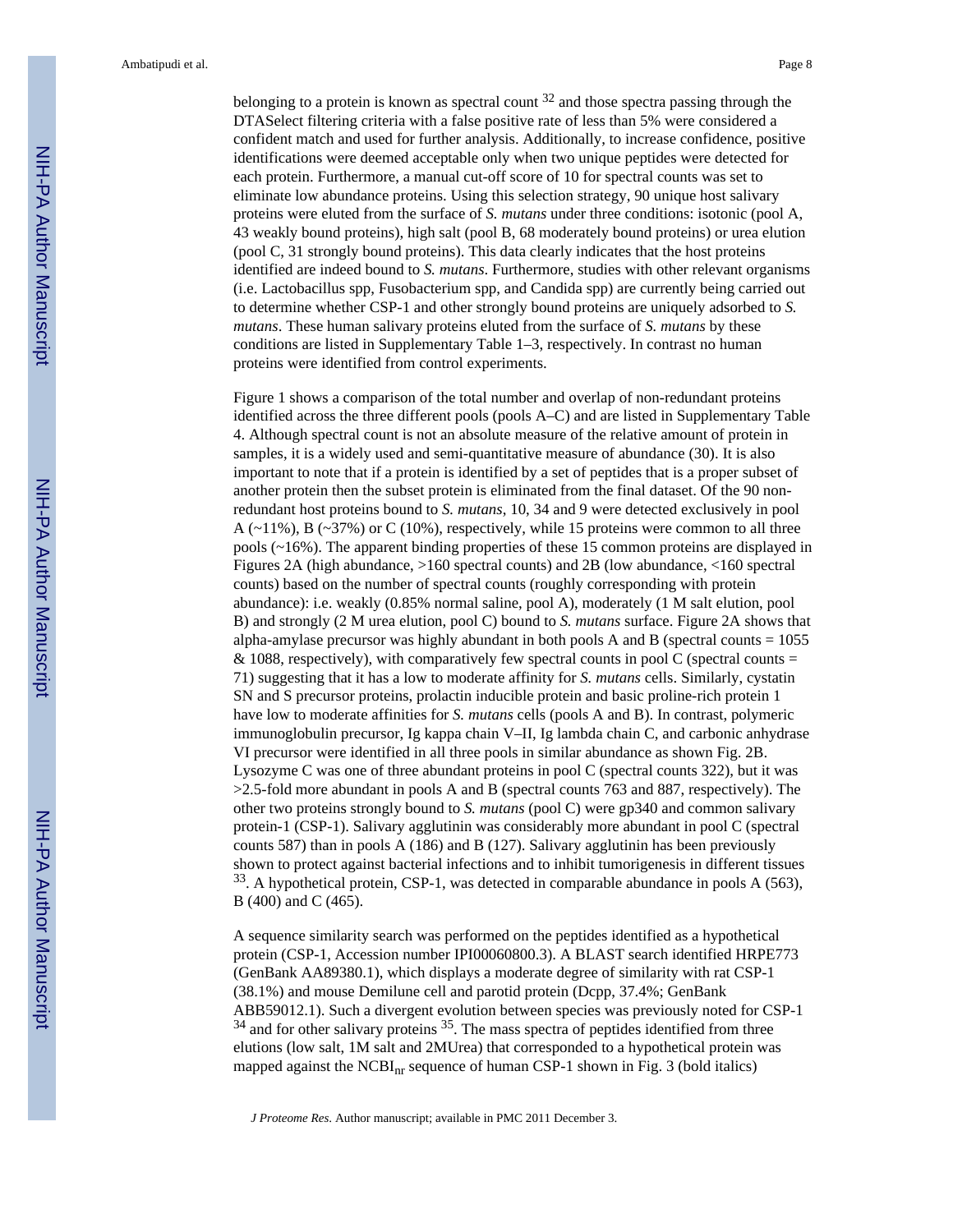suggesting a wide coverage (51.1%). This confirms that this hypothetical protein is a human ortholog of rat CSP-1 and mouse Dcpp.

#### **Expression, Purification and Confirmation of Recombinant Common Salivary Protein-1 (rCSP-1)**

To explore the functional importance of the interaction of CSP-1 with *S. mutans*, total parotid RNA/cDNA was amplified and expressed in Drosophila S2 Schneider Cells. Expressed recombinant CSP-1 from saliva had 178 amino acids without the predicted signal sequence on the N-terminus as compared to the full-length sequence of the same protein also known as Zymogen granule 16B homolog or Jacalin-like lectin with 208 amino acids. This difference in length suggests that the processed, mature and secreted form of CSP-1 is an alternate splice variant found in saliva. This is also consistent with the lack of peptides identified from the N-terminal region of the protein by mass spectrometry.

The metal binding site of the recombinant protein (Fig. 4A) was used to isolate rCSP-1 (Fig. 4B, lane 1). The sample was further purified on a con A lectin affinity column (Fig. 4B, lane 3). The mobility of rCSP-1 was consistent with its estimated molecular weight (~30 kDa). The predicted MW of the rCSP-1 is 23kDa, somewhat less than predicted from the SDS-PAGE gel ( $MW = 30kDa$ ). This observation, along with its ability to bind a lectin column, suggests that rCSP-1 is glycosylated. The purity of rCSP-1 was confirmed by excising a purified rCSP-1 protein band from the gel and analyzing by nanospray liquid chromatography coupled tandem mass spectrometry (LC-MS). Recombinant CSP-1 was identified by LC/MS/MS with 19.1% sequence coverage, indicating a high level of sample purity. No other proteins were identified from the gel band.

#### **Functional Characterization of rCSP-1**

The interaction of human CSP-1 with *S. mutans* might be expected to modulate the biological function of this bacterium by inhibiting its growth, aggregation and/or adherence to the tooth surface. However, rCSP-1 did not cause aggregation of the bacterial cells and was devoid of any significant effects on viability (biocidal activity) or growth rate of *S. mutans* at the concentrations tested in this study (2.5 to 10  $\mu$ g/ml); consistent with previous studies  $25$ ,  $29$ , chlorhexidine (at 0.1 and 1 μg/ml) and con A (at 250 μg/ml) displayed antibacterial activity and caused aggregation of *S. mutans* cells, respectively (data not shown).

In contrast, rCSP-1 was found to increase the adherence of *S. mutans* to experimental salivary pellicle formed on hydroxyapatite surface (sHA) and to glucans formed *in situ* in the pellicle (gsHA). Pellicle was formed by treatment of HA with clarified human whole saliva (CHWS). Glucans were formed in pellicle by exposing sHA to purified streptococcal GtfB; the samples were then incubated with sucrose to permit *in situ* glucan synthesis by the adsorbed enzyme. Two distinct experiments were conducted. First, radiolabeled *S. mutans* cells were exposed to rCSP-1 (10 μg/ml in CHWS or in PBS), and then incubated with sHA or gsHA. Figure 5 shows that cells exposed to  $10\mu\text{g/ml}$  rCSP-1 in CHWS (on the right) displayed enhanced binding to sHA (panel A) and gsHA (panel B) compared with the number of adherent *S. mutans* cells exposed to saliva alone (*P*<0.05). Although a similar trend was observed with cells incubated with rCSP-1 in PBS (on the left, panels A and B), the influences on bacterial binding were less pronounced and did not reach statistical significance (vs. PBS or saliva alone;  $P > 0.05$ ). As previously shown <sup>30</sup>, the presence of glucans formed on sHA surface promoted a large increase in the binding of *S. mutans* cells compared with the bacterial adherence observed to the salivary pellicle alone (compare Figs. 5A to 5B, more than 0.5 log order greater adherence). The glucans form an amorphous polymeric layer covering the HA surface likely masking the host-derived components in the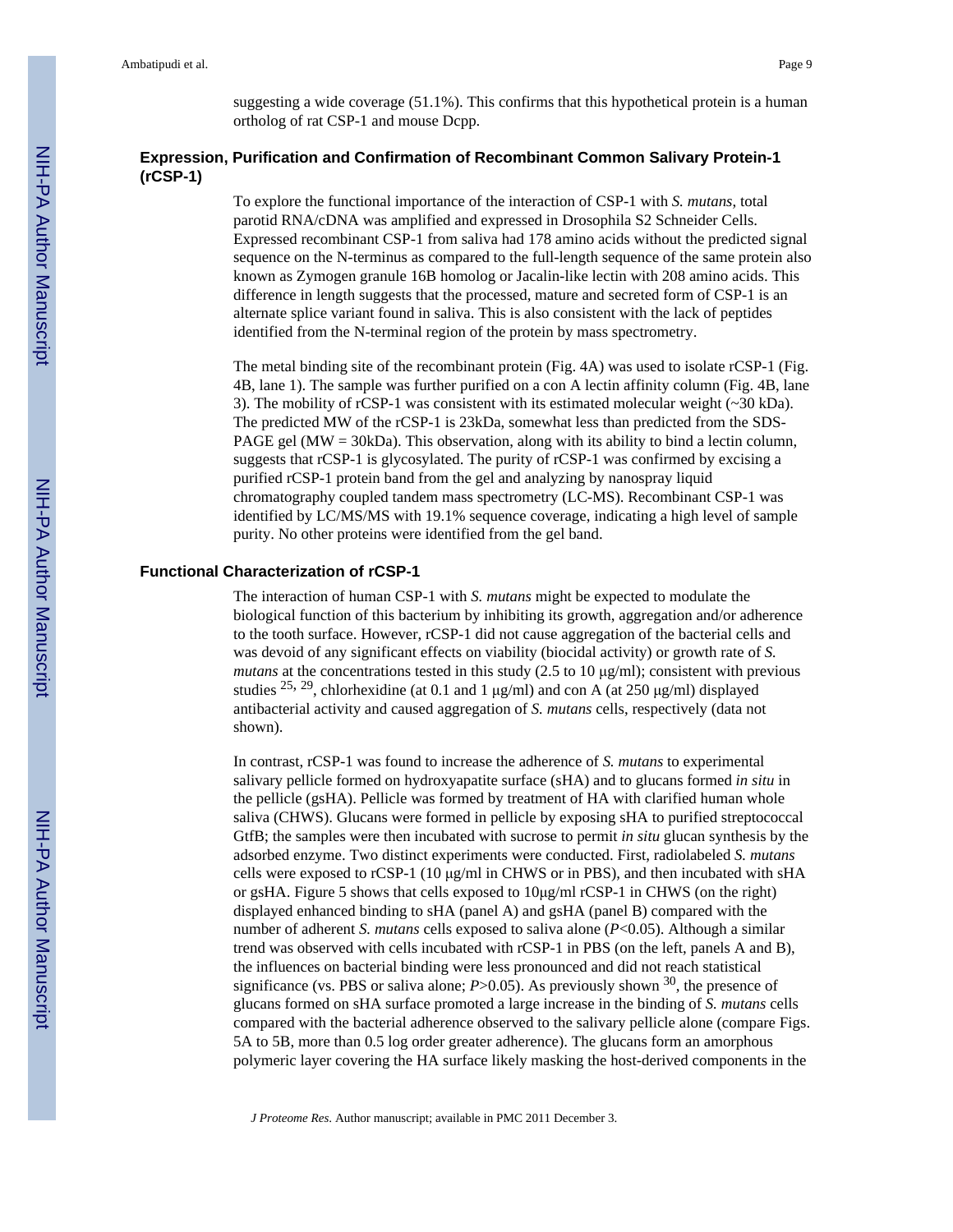pellicle 30, thus, the bacterial binding to the apatite surface is mediated mostly by *in situ* formed glucans.

In the second experiment, sHA or gsHA was exposed to rCSP-1 (in CHWS or in PBS) prior to incubation with *S. mutans* cells. In contrast to the first assay, treatments with rCSP-1 did not cause any significant changes in the number of adherent cells to either sHA or gsHA compared to those exposed to buffer or saliva alone (not shown). rCSP-1 at lower concentrations (2.5 and 5  $\mu$ g/ml) and albumin (2.5 to 10  $\mu$ g/ml) was devoid of any significant biological effects on bacterial binding to salivary pellicle or surface-adsorbed glucans in both experiments (not shown).

# **Discussion**

It has been suggested that host-derived salivary proteins such as lysozyme, lactoferrin and lactoperoxidase modulate the composition of the oral microflora by binding to the microbial cells and causing aggregation and/or direct killing, while other salivary proteins including amylase enhance bacterial binding to tooth surfaces<sup>5</sup>. In parallel, salivary and microbial proteins selectively bind onto tooth enamel forming the acquired enamel pellicle  $36-38$ . The glucosyltransferases (Gtfs) secreted by *S. mutans*, for example, bind avidly to the pellicle formed on the tooth surface where they are highly active; i.e. when exposed to sucrose, the adsorbed Gtfs form a layer of glucans on the surface within minutes  $39,40$ . The polysaccharides on the pellicle provide specific binding sites for bacterial colonization, particularly mutans streptococci  $30, 41$ . Thus, specific host receptors (e.g. agglutinins, proline-rich proteins, amylases) and glucans synthesized *in situ* by bacterial Gtfs bound to the pellicle act as bacterial anchor sites, and along with cell-surface proteins dictate the composition of initial microbial tooth colonizers  $\overline{9}$ , 30, 39, 42.

*Streptococcus mutans* cells attach initially to saliva coated surfaces through sucroseindependent mechanisms mediated primarily by lectin-like interactions between specific pellicle proteins (e.g. agglutinins) and adhesins (e.g. P1) present on the bacterial cell surface <sup>9</sup>, <sup>42</sup>. Furthermore, *S. mutans* cells also bind to the glucan-coated surfaces, and more importantly, in larger numbers and with higher adhesion strength than to saliva-coated surfaces <sup>30, 43</sup> through expression of several glucan-binding proteins <sup>44</sup>. Binding of *S*. *mutans* to the tooth surface is critical for its establishment and initiation of pathogenic biofilm formation. Thus, any molecule that modulates adherence of *S. mutans*, especially glucan-mediated binding, may influence colonization and further accumulation on the tooth surface. The majority of the studies conducted thus far have been focused on identification of streptococcal surface proteins responsible for mediating bacterial binding to the salivary pellicle 42. Considering that *S. mutans* cells (and, in fact, all other oral pathogens) are present in and coated with whole saliva in the mouth, it is critical to identify which salivary proteins bind to this pathogenic organism and whether the surface-bound host protein mediates their initial attachment to the tooth surface, affect bacterial viability and/or cause aggregation.

The present study identified by multi-dimensional protein identification technology 90 nonredundant salivary proteins bound to *S. mutans*, suggesting their potential significance in oral defense and colonization in the oral cavity. Different conditions (low to high salt and urea) were used to differentiate between proteins with weak, moderate and strong binding affinities to *S. mutans* surface. Of the proteins identified, gp340 and CSP-1 were identified as the most abundant, tightly bound proteins on the microbial surface. Salivary agglutinin is a well known bioactive (defense) salivary molecule associated with aggregation capacity of saliva, which may modulate implantation and colonization of cariogenic bacteria (such as *S.*  $mutans$ ) on tooth surfaces  $14$ . It is noteworthy that calgranulin B, a component of the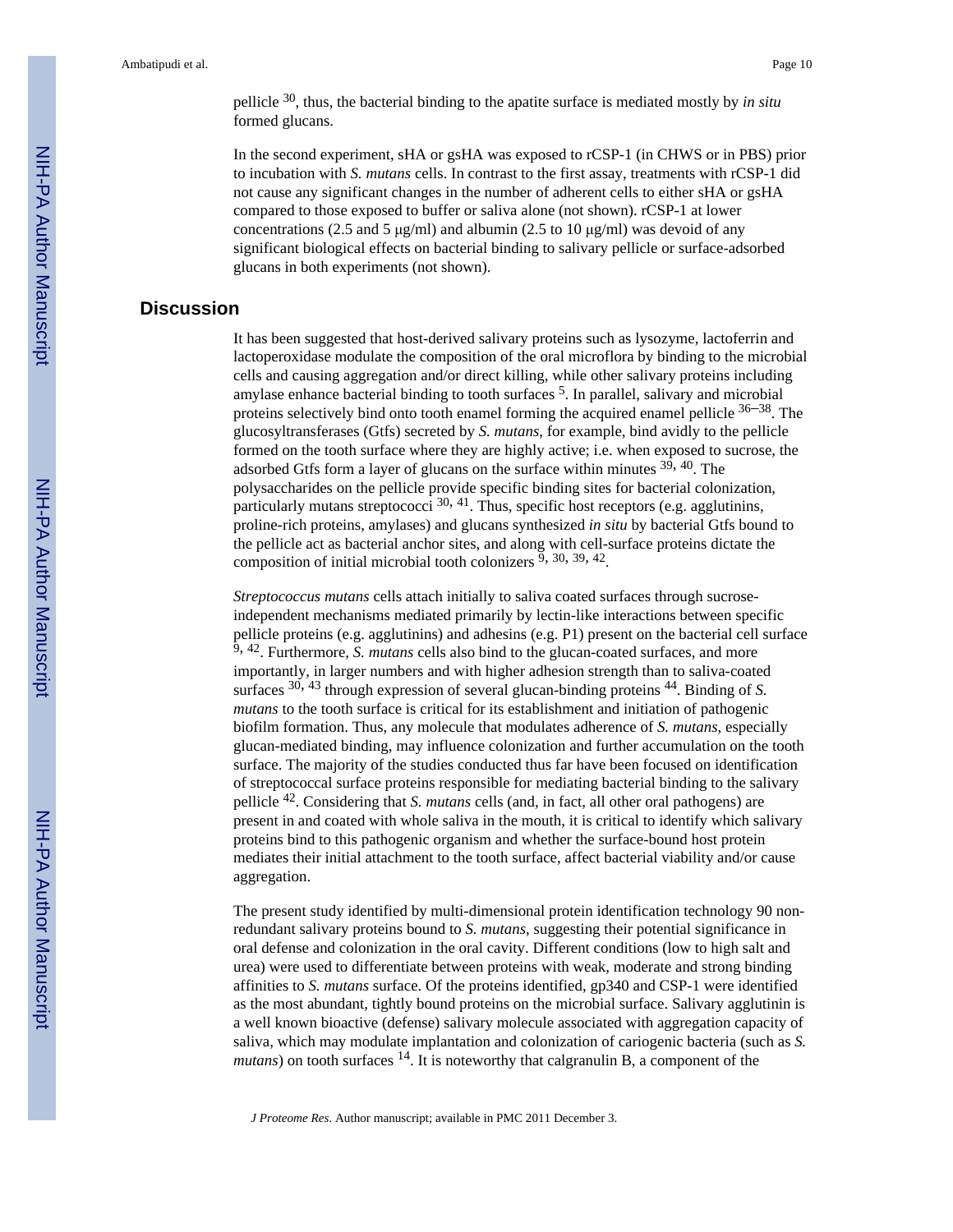acquired pellicle 38, was also detected in high abundance on *S. mutans* surface. Although there is no evidence showing this protein mediates *S. mutans* binding, calgranulin family contains a calcium-binding domain possibly involved in enamel deposition 38 which may have a potential significance for caries disease.

CSP-1 appears to be expressed mainly in human salivary tissue and to a lesser extent in trachea and prostate gland, based on large-scale analysis of the transcriptome of 79 human tissues 34. CSP-1 was identified as hypothetical protein (IPI00060800.3) in this study, and is the human ortholog of rat CSP-1 and mouse Dcpp (Demilune cell and parotid proteins). Human CSP-1 was also reported as hypothetical protein (accession number IPI00060800) by Denny et al. <sup>2</sup>, while it was reported as "similar" to common salivary protein (accession number gi3 21687060) by Wilmarth et al <sup>45</sup>. This difference in terminology and accession numbers was due to the use of different protein databases; Denny et al. used the EBI protein databases, while the NCBI non-redundant database was used by Wilmarth et al. for protein identifications. As compared to other known salivary proteins such as lysozyme (~21 μg/ml) <sup>46</sup>, IgA (109 μg/ml)<sup>47</sup>, CSP-1 is a moderately abundant proteins with its concentration estimated as 10 μg/ml in parotid saliva. CSP-1 shares a similarity of 38.1% with rat CSP-1 and 37.4% with mouse sublingual demilune protein (also called as SPT2)  $32$ . The similarities between human CSP-1 and these related proteins include a classical NH<sub>2</sub>-terminal signal sequence, a putative jacalin-related lectin (JRL) domain, and potential N-linked glycosylation sites 48. Members of the JRL protein family bind to glycoproteins, are ubiquitously expressed throughout the plant and animal kingdom  $49$ , and perform functions such as cell agglutination and antimicrobial activity  $34$ . Future studies are required to determine if the strong binding of CSP-1 to *S. mutans* cells is mediated by the JRL domain in CSP-1, or if other functional domains in CSP-1 bind to *S. mutans* either directly or as part of a protein complex.

Considering that CSP-1 binds tightly to *S. mutans*, we examined whether bacterial cells exposed to CSP-1 display (i) changes in their binding activity to experimental pellicle (sHA) and glucans (gsHA) formed on apatitic surface, (ii) altered viability/growth rate and/or (iii) enhanced cell aggregation. This was the first step toward identifying additional novel salivary proteins that potentially modulate the functional and biological activities of *S. mutans*.

Our data indicate that *S. mutans* cells exposed to rCSP-1 (10 μg/ml) in saliva significantly increased bacterial binding to sHA and gsHA compared to bacterial cells exposed to saliva alone. In contrast, sHA or gsHA exposed to rCSP-1 prior to incubation with *S. mutans* cells (which had not been pre-treated with rCSP-1) displayed negligible effects on bacterial adherence on these surfaces. These results demonstrate that the presence of rCSP-1 in saliva may contribute to the initial binding of *S. mutans* to both salivary pellicle and glucans formed in the pellicle by interacting directly with bacterial cell surface rather than affecting binding sites on the apatitic surface (i.e. receptor). It is noteworthy that our CHWS preparation is free of significant levels of native CSP-1 and also glucosyltransferases-Gtfs which could interfere with the interpretation of the data. The concentration of native CSP-1 in our CHWS preparation (which is diluted in adsorption buffer and clarified by centrifugation) is negligible in causing effects on bacterial binding in vitro; which may indicate CSP-1 association with high-molecular weight salivary proteins (during clarification process); *S. mutans* cells exposed to CHWS (no added rCSP-1) showed no difference on bacterial binding compared to those exposed to PBS only (no added rCSP1).

The adhesion of this bacterium to dental surfaces involves multiple potential mechanisms, including those mediated by hydrophobic or electrostatic forces (low affinity and nonspecific) and highly-specific adhesion-receptor interactions between bacterial cell and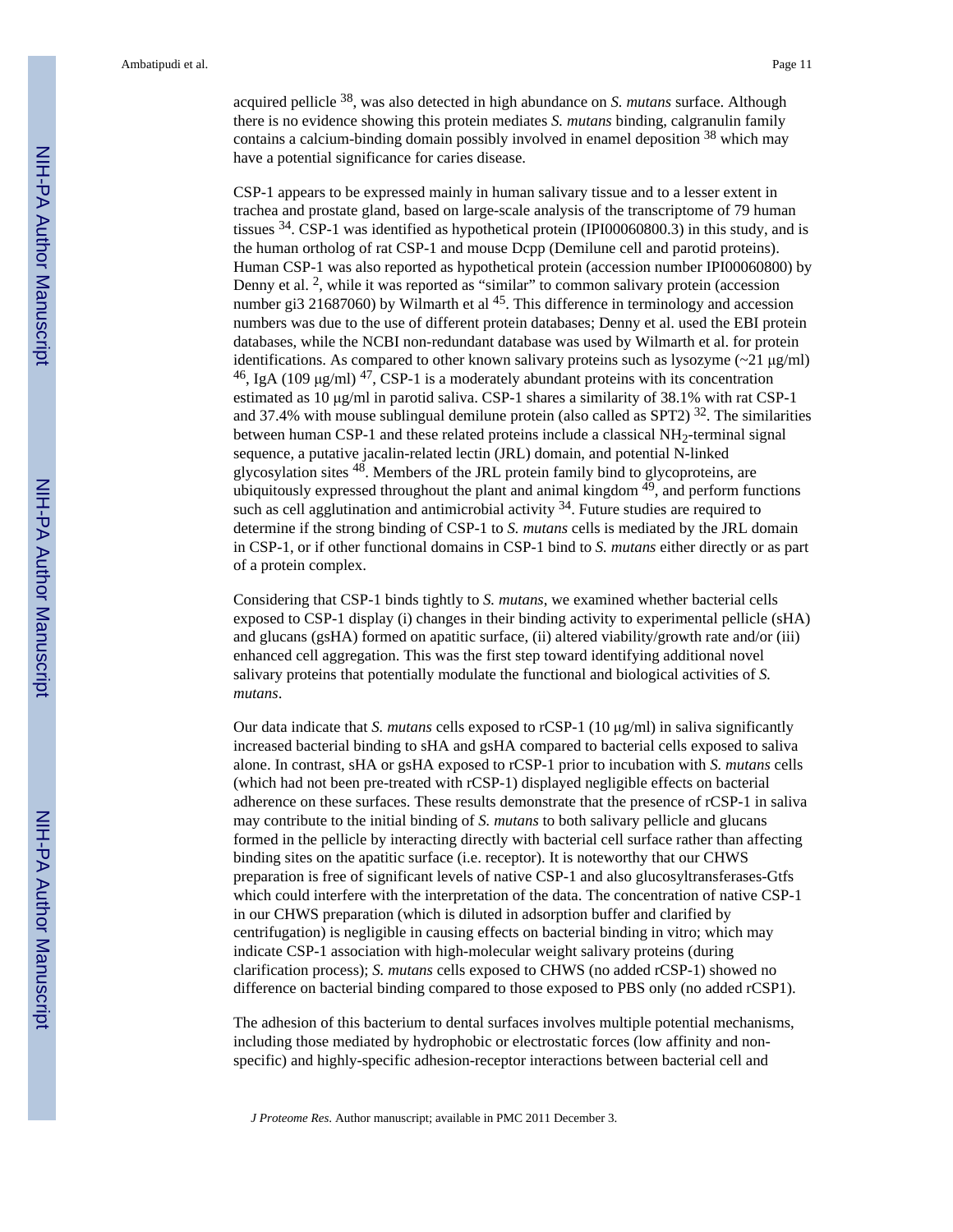acquired enamel pellicle formed on tooth enamel surfaces <sup>42</sup> . *S. mutans* expresses multiple highly specific surface adhesins that are able to mediate attachment of the bacteria to hostderived and bacterium-derived binding sites on tooth surfaces. For example, the bacterial surface-protein P1 recognizes and attaches to saccharide receptors in the salivary glycoproteins constituents of the pellicle (e.g. agglutinins)  $42$ , whereas glucan-binding proteins on *S. mutans* membrane bind glucans synthesized by surface adsorbed Gtfs, such as those from GtfB and GtfC activity 44. Our data suggest that the enhanced binding of *S. mutans* to sHA and gsHA are mediated by distinct but complementary mechanisms where a host-derived protein bound to microbial membrane could (1) act as an additional adhesinlike component recognizing and attaching to salivary proteins and glucans present within salivary pellicle and/or (2) modify the properties of the microbial surface influencing the non-specific adherence forces between bacterial and pellicle surfaces <sup>50</sup> .

It is noteworthy, however, that the enhancement of bacterial adherence was most robust when *S. mutans* cells were exposed to rCSP-1 in saliva indicating that the presence of other salivary proteins (as occurs in the mouth) may be mediating the attachment of rCSP-1 to the cell-surface and/or between the bacterium and pellicle/glucan surfaces, possibly by forming protein complexes, thereby influencing adhesion. For example, it is well-known that mucins are highly glycosylated and form heterotypic complexes with specific salivary proteins, i.e. immunoglobulin A, lactoferrin agglutinin, cystatin, PRPs, histatins  $51-54$ . These complexes may influence the biological property of individual molecules 55 or may serve as a bridge between *S. mutans* and other salivary proteins, including those in the pellicle 56. Similarly αenolase interacts with mucin either for the microbial attachment to oral tissues or successful removal from the oral cavity <sup>51</sup>. Further studies are needed to elucidate whether CSP-1 form complexes with specific proteins in saliva in the fluid phase or adsorbed state, and how these interactions enhance its ability to promote adherence of *S. mutans* cells to saliva and glucancoated apatitic surfaces. In addition, it is possible that glycosylation in insect cell line may be different from native form of the protein found in saliva which may affect formation of protein complexes.

Although CSP-1 shares a lectin-like domain, which suggests a possible effect on cell agglutination and microbial growth  $34$ ,  $57$ , rCSP-1 at concentrations tested in this study did not show any detectable effects on these parameters. Thus, it appears that CSP-1 may not participate directly in host defense in the oral cavity but rather on modulation of bacterial binding to apatitic surfaces. Consequently, the biological importance of such differences highlights that saliva-induced aggregation and saliva-mediated adhesion of bacterial cells may be independent processes, and presumably mediated by different salivary proteins <sup>58</sup>.

Collectively, CSP-1 and gp340 were identified as major proteins in parotid: SM/SL saliva that strongly binds to *S. mutans* cells, each with distinctive biological functions that could influence the survival and colonization of this ubiquitous pathogen in the oral cavity. Furthermore, we demonstrated that host-derived CSP-1 may play a role in modulating *S. mutans* adherence to tooth surface, which is critical for initial microbial colonization and further development into pathogenic biofilms. Additional studies are warranted to determine how CSP-1 bridges the specific interaction(s) between the bacterial and pellicle/glucan surfaces by (i) identifying the specific proteins and/or sugars on the surface of *S. mutans* that recognize and bind CSP-1, (ii) identifying the pellicle and glucan component/structure that bind cell surface-adsorbed CSP-1, and (iii) examining whether CSP-1 form complexes with other salivary proteins. The overall results of this study should encourage future research to consider the importance and to elucidate the exact mechanisms involved in the complex interplay between specific proteins in saliva and microbial surfaces which will advance our current understanding of the pathogenesis of dental caries and other oral infectious diseases.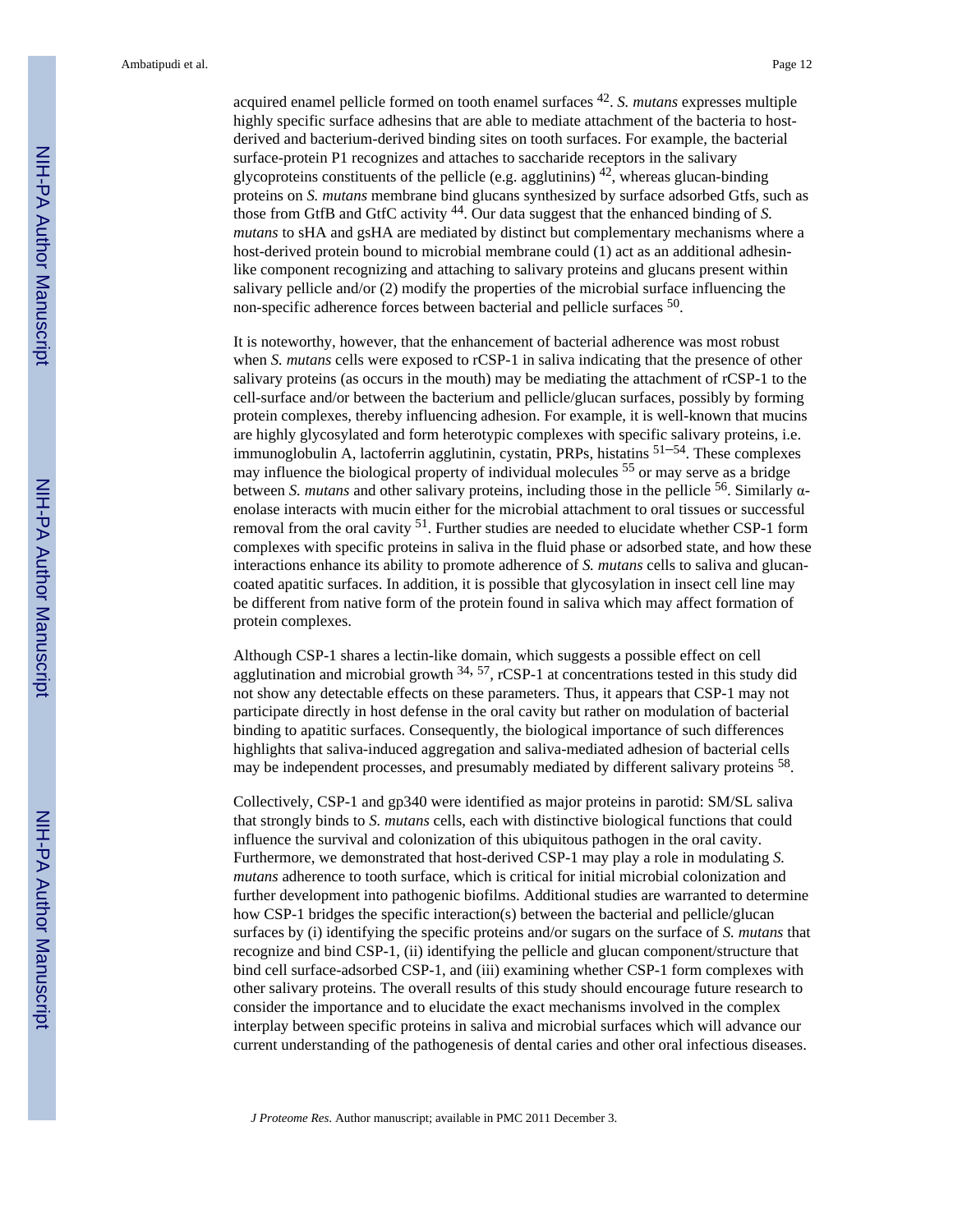#### **Supplementary Material**

Refer to Web version on PubMed Central for supplementary material.

#### **Acknowledgments**

We gratefully acknowledge Drs. Steve Dewhurst and Kelly Ten Hagen for helpful discussions during the course of this study and Dr. Marcelo Catalán for his assistance in sequence analysis. This work was supported in part by NIH grants DE017585 (J.E.M.), P41 RR011823 and U01 DE016267 (J.R.Y.).

#### **References**

- 1. Helmerhorst EJ, Oppenheim FG. Saliva: a dynamic proteome. J Dent Res. 2007; 86:680–693. [PubMed: 17652194]
- 2. Denny P, Hagen FK, Hardt M, Liao L, Yan W, Arellanno M, Bassilian S, Bedi GS, Boontheung P, Cociorva D, Delahunty CM, Denny T, Dunsmore J, Faull KF, Gilligan J, Gonzalez-Begne M, Halgand F, Hall SC, Han X, Henson B, Hewel J, Hu S, Jeffrey S, Jiang J, Loo JA, Ogorzalek Loo RR, Malamud D, Melvin JE, Miroshnychenko O, Navazesh M, Niles R, Park SK, Prakobphol A, Ramachandran P, Richert M, Robinson S, Sondej M, Souda P, Sullivan MA, Takashima J, Than S, Wang J, Whitelegge JP, Witkowska HE, Wolinsky L, Xie Y, Xu T, Yu W, Ytterberg J, Wong DT, Yates JRIII, Fisher SJ. The proteomes of human parotid and submandibular/sublingual gland salivas collected as the ductal secretions. J Proteome Res. 2008; 7:1994–2006. [PubMed: 18361515]
- 3. Douglas CWI. The binding of human salivary a-amylase by oral strains of streptococcal bacteria. Arch Oral Biol. 1983; 28:567–573. [PubMed: 6605739]
- 4. McCabe RM, Donkersloot JA. Adherence of Veillonella species mediated by extracellular glucosyltransferase from *Streptococcus salivarius*. Infect Immun. 1977; 18:726–734. [PubMed: 591064]
- 5. Marsh PD. Host defense and microbial homeostasis: role of microbial interaction. J Dent Res. 1989; 68:1567–1575.
- 6. Burne RA. Oral Streptococci...products of their environment. J Dent Res. 1998; 7:445–452. [PubMed: 9496917]
- 7. Marsh PD. Are dental diseases examples of ecological catastrophes? Microbiol. 2003; 149:279–294.
- 8. Berkowitz RJ. Mutans streptococci: acquisition and transmission. Pediatr Dent. 2006; 28:106–109. [PubMed: 16708784]
- 9. Gibbons RJ. Bacterial adhesion to oral tissues: a model for infectious diseases. J Dent Res. 1989; 68:750–760. [PubMed: 2654229]
- 10. Yamashita Y, Bowen WH, Burne RA, Kuramitsu; HK. Role of *Streptococcus mutans* glucosyltransferase genes in caries induction in the specific-pathogen-free rat model. Infect Immun. 1993; 61:3811–3817. [PubMed: 8359902]
- 11. Vacca-Smith AM, Bowen WH. Binding properties of streptococcal glucosyltransferases for hydroxyapatite; saliva-coated hydroxyapatite; and bacterial surfaces. Arch Oral Biol. 1998; 3:103– 110. [PubMed: 9602288]
- 12. Scannapieco FA, Torres GI, Levine MJ. Salivary amylase promotes adhesion of oral streptococci to hydroxyapatite. J Dent Res. 1995; 74:1360–1366. [PubMed: 7560386]
- 13. Ajdic D, McShan WM, McLaughlin RE, Savic G, Chang J, Carson MB, Primeaux C, Tian R, Kenton S, Jia H, Lin S, Qian Y, Li S, Zhu H, Najar F, Lai H, White J, Roe BA, Ferretti JJ. Genome sequence of *Streptococcus mutans* UA159; a cariogenic dental pathogen. Proc Natl Acad Sci USA. 2002; 99:14434–14439. [PubMed: 12397186]
- 14. Carlen A, Bratt P, Stenudd C, Olsson J, Stromberg N. Agglutinin and acidic proline-rich protein receptor patterns may modulate bacterial adherence and colonization on tooth surfaces. J Dent Res. 1998; 77:81–90. [PubMed: 9437403]
- 15. Koo H, Vacca Smith AM, Bowen WH, Rosalen PL, Cury JA, Park; YK. Effects of *Apis mellifera* propolis on the activities of streptococcal glucosyltransferases in solution and adsorbed onto saliva-coated hydroxyapatite. Caries Res. 2000; 34:361–442. [PubMed: 11014902]
- 16. Lashley K. Reflex secretion of the human parotid gland. J Exp Psychol. 1916; 1:461–493.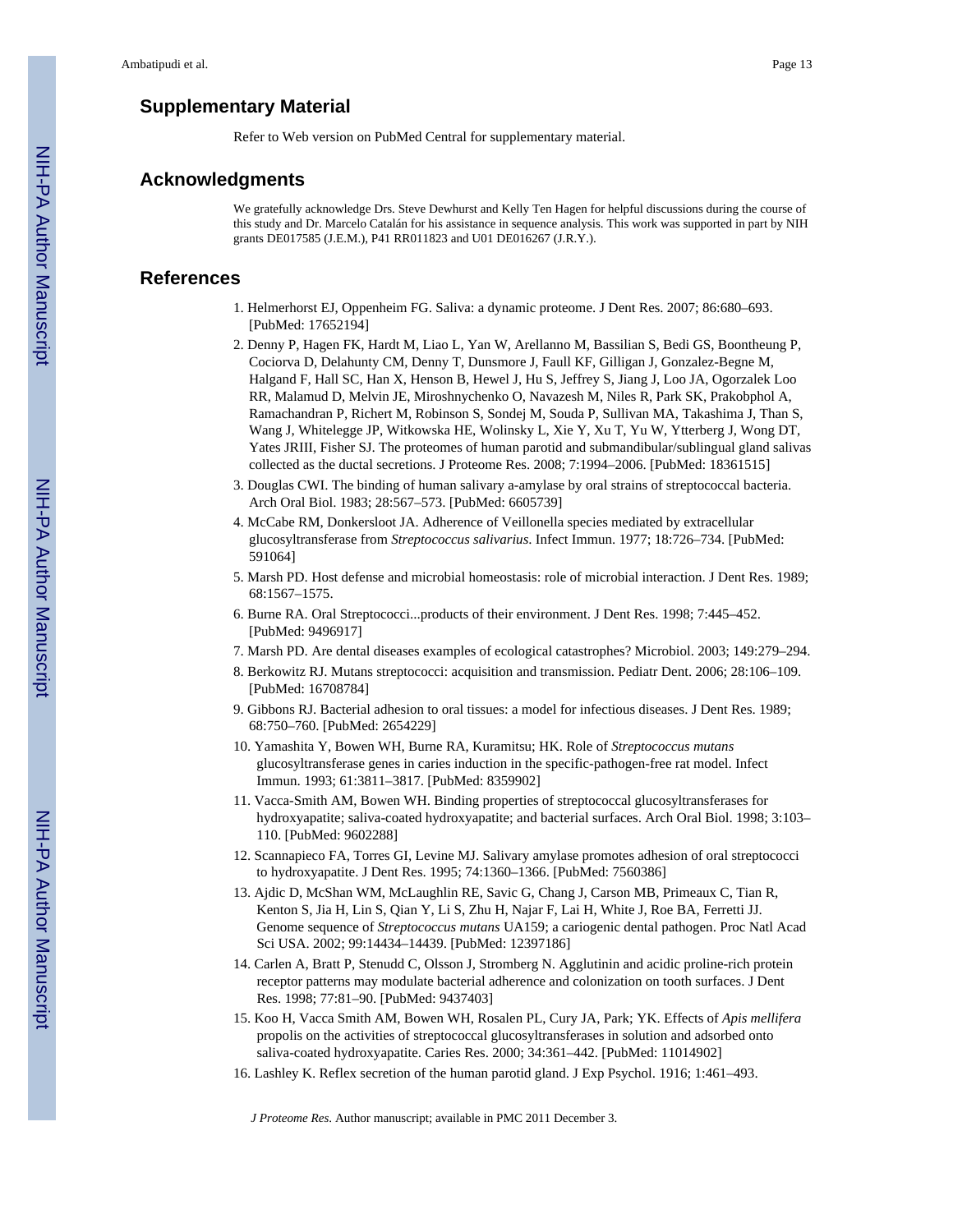- 17. Block P, Brotman SA. Method of submaxillary saliva collection without cannulization. NY State Dent J. 1962; 28:116–118.
- 18. Washburn MP, Wolters D, Yates JRIII. Large-scale analysis of the yeast proteome by multidimensional protein identification technology. Nat Biotechnol. 2001; 19:242–247. [PubMed: 11231557]
- 19. Bern M, Goldberg D, McDonald WH, Yates; JR. III Automatic quality assessment of peptide tandem mass spectra. Bioinformatics. 2004; 20(Suppl 1):i49–54. [PubMed: 15262780]
- 20. Xu T, Venable JD, Park SK, Cociorva D, Lu B, Liao L, Wohlschlegel J, Hewel J, Yates JR. III ProLuCID; a fast and sensitive tandem mass spectra-based protein identification program. Mol Cell Proteomics. 2006; 5:S174.
- 21. Peng J, Elias JE, Thoreen CC, Licklider LJ, Gygi SP. Evaluation of multidimensional chromatography coupled with tandem mass spectrometry (LC/LC-MS/MS) for large-scale protein analysis: the yeast proteome. J Proteome Res. 2003; 2:43–50. [PubMed: 12643542]
- 22. Tabb DL, McDonald WH, Yates JRIII. DTASelect and Contrast: tools for assembling and comparing protein identifications from shotgun proteomics. J Proteome Res. 2002; 1:21–26. [PubMed: 12643522]
- 23. Wang H, Julenius K, Hryhorenko J, Hagen FK. Systematic analysis of proteoglycan modification sites in *Caenohabditis elegans* by scanning mutagenesis. J Biol Chem. 2007; 282:14586–14597. [PubMed: 17369258]
- 24. Henrik Gardsvoll H, Werner F, S⊘ndergaard L, Dan⊘ K, Ploug M. Characterization of lowglycosylated forms of soluble human urokinase receptor expressed in Drosophila Schneider 2 cells after deletion of glycosylation-sites. Protein Expr Purif. 2004; 34:284–295. [PubMed: 15003263]
- 25. Ambatipudi KS, Lu B, Hagen FK, Melvin JE, Yates JR III. Quantitative analysis of age specific variation in the abundance of human female parotid salivary proteins. J Proteome Res. 2009; 8:5093–5102. [PubMed: 19764810]
- 26. Lindqvist R. Estimation of *Staphylococcus aureus* growth parameters from turbidity data: characterization of strain variation and comparison of methods. Appl Environ Microbiol. 2006; 72:4862–4870. [PubMed: 16820481]
- 27. Koo H, Cury JA, Rosalen PL, Park YK, Bowen WH. Effects of compounds found in propolis on *mutans streptococci* growth and on glucosyltransferase activity. Antimicrob Agents Chemother. 2002; 46:1302–1309. [PubMed: 11959560]
- 28. Ericson T, Rundegren; T. Characterization of a salivary agglutinin reacting with a serotype c strain of *Streptococcus mutans*. Eur J Biochem. 1983; 133:255–261. [PubMed: 6852037]
- 29. Hamada S, Gill K, Slade; HD. Binding of lectins to *Streptococcus mutans* cells and type-specific polysaccharides; and effect on adherence. Infect Immun. 1977; 18:708–716. [PubMed: 22491]
- 30. Schilling KM, Bowen WH. Glucans synthesized in situ in experimental salivary pellicle function as specific binding sites for *Streptococcus mutans*. Infect Immun. 1992; 60:284–295. [PubMed: 1530843]
- 31. Danielsson Niemi L, Hernell O, Johansson; I. Human milk compounds inhibiting adhesion of mutans streptococci to host ligand-coated hydroxyapatite *in vitro*. Caries Res. 2009; 43:171–178. [PubMed: 19390191]
- 32. Liu H, Sadygov RG, Yates; JRIII. A model for random sampling and estimation of relative protein abundance in shotgun proteomics. Anal Chem. 2004; 76:4193–4201. [PubMed: 15253663]
- 33. Holmskov U, Mollenhauer J, Madsen J, Vitved L, Gronlund J, Tornoe; I. Cloning of *gp-340*; a putative opsonin receptor for lung surfactant protein D. Proc Natl Acad Sci USA. 1999; 96:10794– 10799. [PubMed: 10485905]
- 34. Mullins JJ, Mullins LJ, Dunbar DR, Brammer WJ, Gross KW, Steven DM. Identification of a human ortholog of the mouse *Dcpp* gene locus; encoding a novel member of the CSP-1/Dcpp salivary protein family. Physiol Genomics. 2006; 28:129–140. [PubMed: 16954406]
- 35. Dickinson DP, Mirels L, Tabak LA, Gross; KW. Rapid evolution of variants in a rodent multigene family encoding salivary proteins. Mol Biol Evol. 1989; 6:80–102. [PubMed: 2921944]
- 36. Dawes C, Jenkins GN, Tonge CH. The nomenclature of the integuments of the enamel surface of the teeth. Br Dent J. 1963; 115:65–68.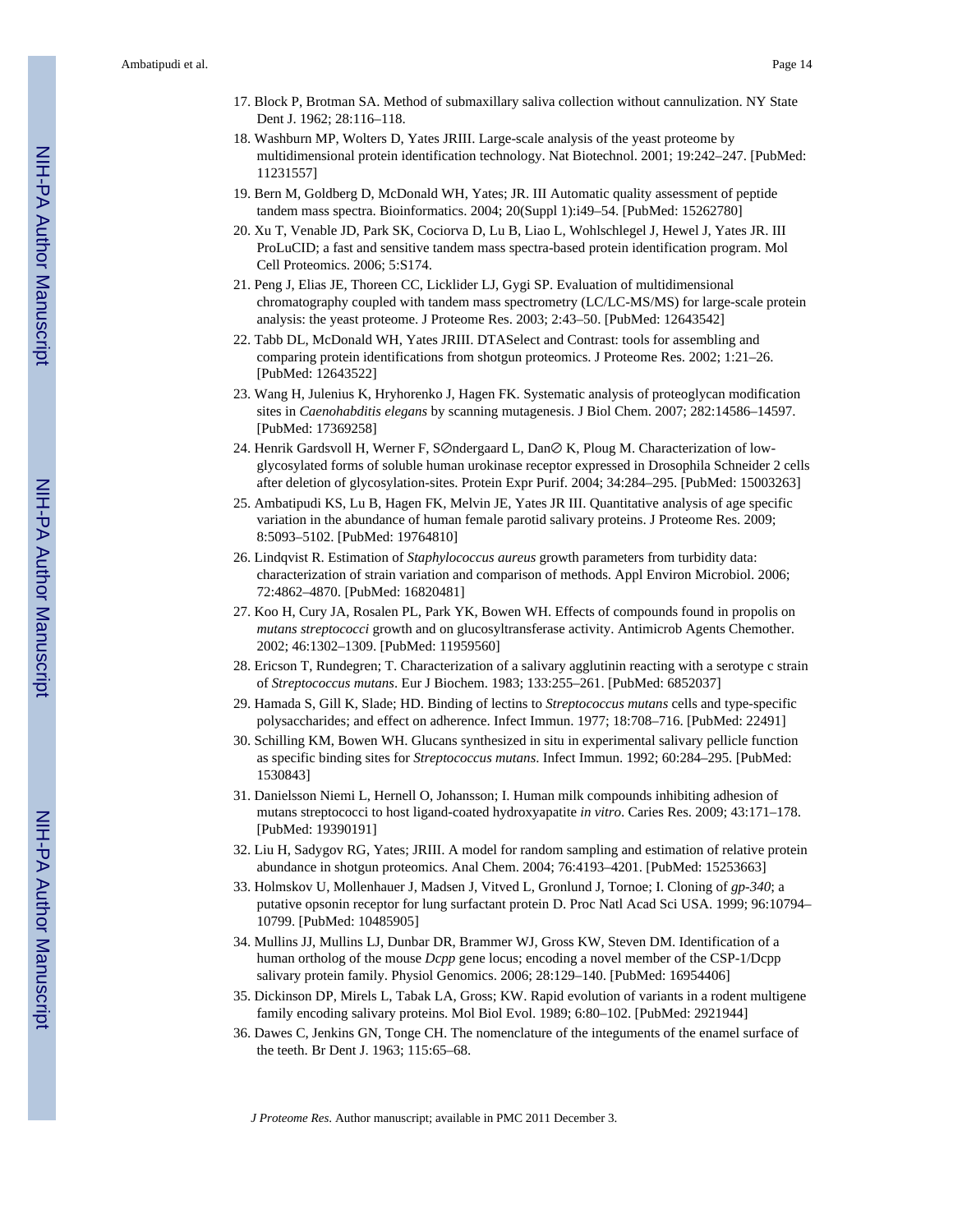- 37. Hay DI. The adsorption of salivary proteins by hydroxyapatite and enamel. Arch Oral Biol. 1967; 12:937–946. [PubMed: 5231272]
- 38. Yao Y, Berg EA, Costello CE, Troxler RF, Oppenheim FG. Identification of protein components in human acquired enamel pellicle and whole saliva using novel proteomics approaches. J Biol Chem. 2003; 278:5300–5308. [PubMed: 12444093]
- 39. Rölla, G.; Ciardi, JE.; Eggen, K.; Bowen, WH.; Afseth, J. Free glucosyl- and fructosyltransferase in human saliva and adsorption of these enzymes to teeth in vivo. In: Doyle, RJ.; Ciardi, JE., editors. Glucosyltransferases; glucans; sucrose; and dental caries. IRL Press; Washington: 1983. p. 21-30.Chemical Senses (sp. issue)
- 40. Vacca-Smith AM, Bowen; WH. In situ studies of pellicle formation on hydroxyapatite discs. Arch Oral Biol. 2000; 45:277–291. [PubMed: 10708668]
- 41. Kuramitsu HK. Adherence of Streptococcus mutans to dextran synthesized in the presence of extracellular dextransucrase. Infect Immun. 1974; 9:764–765. [PubMed: 4822870]
- 42. Nobbs AH, Lamont RJ, Jenkinson HF. *Streptococcus* adherence and colonization. Microbiol Mol Biol. 2009; 73:407–450.
- 43. Cross SE, Kreth J, Zhu L, Sullivan R, Shi W, Qi F, Gimzewski; JK. Nanomechanical properties of glucans and associated cell-surface adhesion of *Streptococcus mutans* probed by atomic force microscopy under *in situ* conditions. Microbiol. 2007; 153:3124–3132.
- 44. Banas JA, Vickerman MM. Glucan-binding proteins of the oral Streptococci. Crit Rev Oral Biol Med. 2003; 14:89–99. [PubMed: 12764072]
- 45. Wilmarth PA, Riviere MA, Leif Rustvold D, Lauten JD, Madden TE, David LL. Two-dimensional liquid chromatography study of the human whole saliva proteome. J Proteome Res. 2004; 3:1017– 1023. [PubMed: 15473691]
- 46. Klimiuk A, Waszkiel D, Jankowska A, Zelazowska-Rutkowska B, Choromańska M. The evaluation of lysozyme concentration and peroxidase activity in non-stimulated saliva of patients infected with HIV. Adv Med Sci. 2006; 51:49–51. [PubMed: 17458059]
- 47. Cole MF, Hsu SD, Baum BJ, Bowen WH, Sierra Li, Aquirre M, Gillepsie G. Specific and nonspecific immune factors in dental plaque fluid and saliva from young and old populations. Infect Immun. 1981; 31:998–1002. [PubMed: 7228411]
- 48. Clark HF, Gurney AL, Abaya E, Baker K, Baldwin D, Brush J, Chen J, Chow B, Chui C, Crowley C, Currell B, Deuel B, Dowd P, Eaton D, Foster J, Grimaldi C, Gu Q, Hass PE, Heldens S, Huang A, Kim HS, Klimowski L, Jin Y, Johnson S, Lee J, Lewis L, Liao D, Mark M, Robbie E, Sanchez C, Schoenfeld J, Seshagiri S, Simmons L, Singh J, Smith V, Stinson J, Vagts A, Vandlen R, Watanabe C, Wieand D, Woods K, Xie MH, Yansura D, Yi S, Yu G, Yuan J, Zhang M, Zhang Z, Goddard A, Wood WI, Godowski P, Gray A. The Secreted Protein Discovery Initiative (SPDI), a large-scale effort to identify novel human secreted and transmembrane proteins: a bioinformatics assessment. Genome Res. 2003; 13:2265–2270. [PubMed: 12975309]
- 49. Raval S, Gowda SB, Singh DD, Chandra; NR. A database analysis of jacalin-like lectins: sequence-structure-function relationships. Glycobiol. 2004; 14:1247–1263.
- 50. Demuth DR, Lammey MS, Huck M, Lally ET, Malamud; D. Comparison of *Streptococcus mutans* and *Streptococcus sanguis* receptors for human salivary agglutinin. Microb Pathog. 1990; 9:199– 211. [PubMed: 1708078]
- 51. Shomers JP, Tabak LA, Levine MJ, Mandel ID, Hay DI. Properties of cysteine-containing phosphoproteins from human submandibular-sublingual saliva. J Dent Res. 1982; 61:397–399. [PubMed: 6948857]
- 52. Biesbrock AR, Reddy MS, Levine MJ. Interaction of a salivary mucin-secretory immunoglobulin A complex with mucosal pathogens. Infect Immun. 199; 59:3492–3497. [PubMed: 1910004]
- 53. Iontcheva I, Oppenheim FG, Troxler RF. Human salivary mucin MG1 selectively forms heterotypic complexes with amylase; proline-rich proteins; statherin; and histatins. J Dent Res. 1997; 76:734–743. [PubMed: 9109822]
- 54. Soares RV, Siqueira CC, Brono LS, Oppenheim FG, Offner GD, Troxler; RF. MG2 and lactoferrin form a heterotypic complex in salivary secretions. J Dent Res. 2003; 82:471–475. [PubMed: 12766201]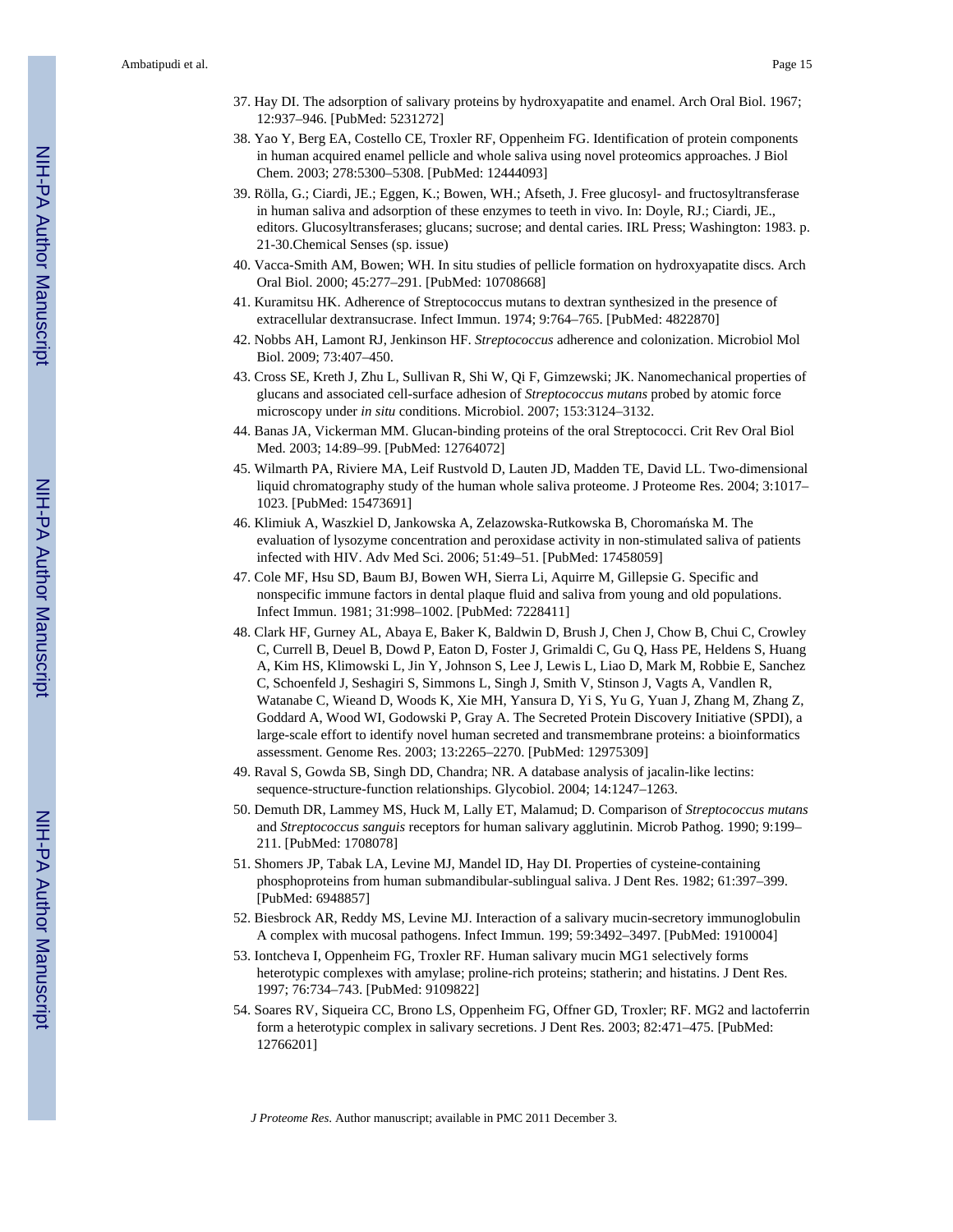- 55. Bucki R, Namiot DB, Namiot Z, Paul B, Savage PB, Janmey; PA. Salivary mucins inhibit antibacterial activity of the cathelicidin-derived LL-37 peptide but not the cationic steroid CSA-13. J Antimicrob Chemother. 2008; 62:329–335. [PubMed: 18456648]
- 56. Ge J, Catt DM, Gregory; RL. Streptococcus mutans Surface α-enolase binds salivary mucin MG2 and human plasminogen. Infect Immun. 2004; 72:6748–6752. [PubMed: 15501816]
- 57. Lee W, De La Barca AM, Drake D, Doyle RJ. Lectin-oral streptococci interactions. J Med Microbiol. 1998; 47:29–37. [PubMed: 9449947]
- 58. Rosan B, Appelbaum B, Golub E, Malamud D, Mandel; ID. Enhanced saliva-mediated bacterial aggregation and decreased bacterial adhesion in caries-resistant versus caries-susceptible individuals. Infect Immun. 1982; 38:1056–1059. [PubMed: 7152662]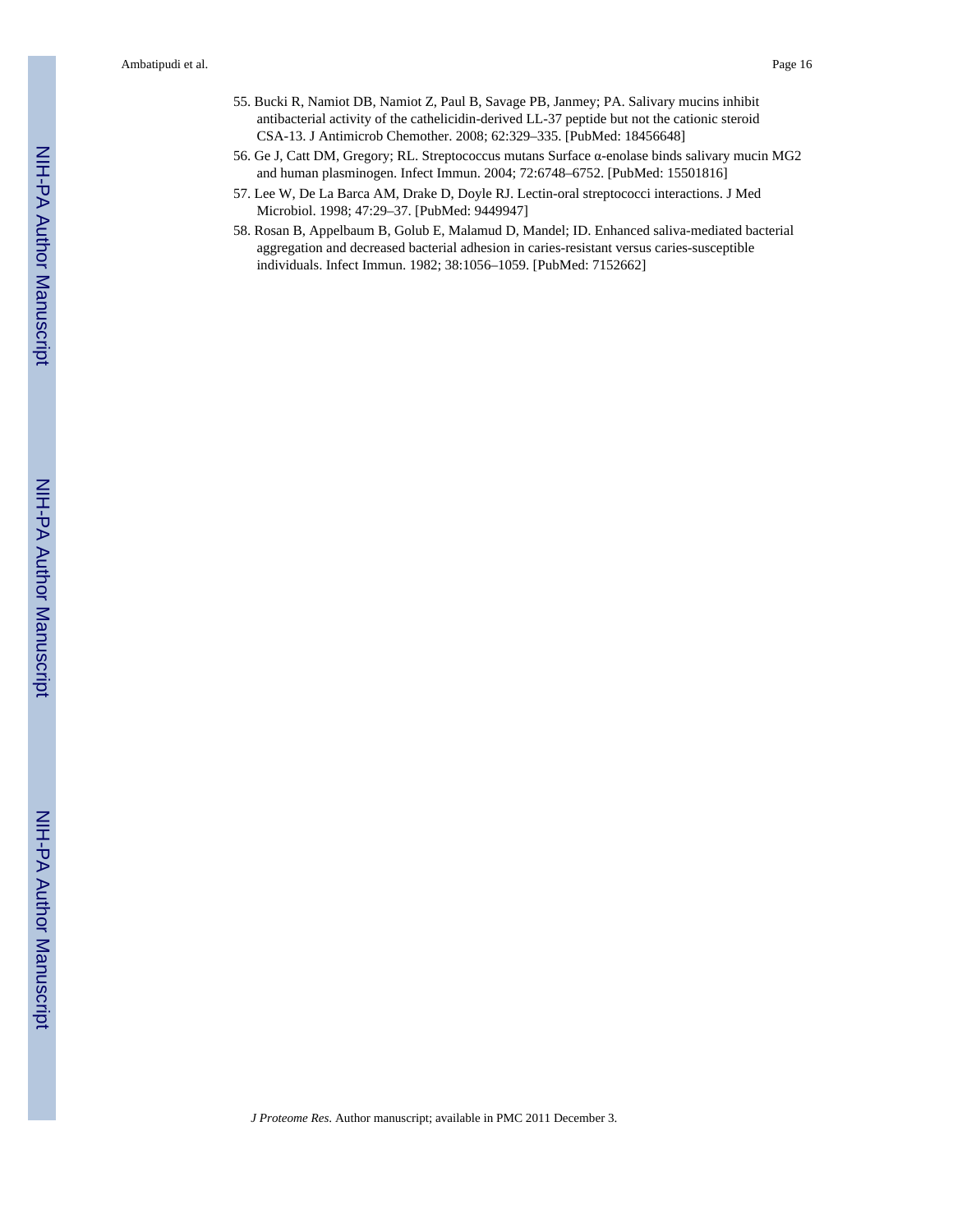

#### **Figure 1. Human salivary proteins eluted from the surface of** *S. mutans*

Venn diagram showing the human salivary proteins differentially bound to the surface of *S. mutans*, as grouped by the number of overlapping and non-overlapping proteins in the different affinity pools: 0.85% salt (weakly bound, pool A), 1 M salt (moderately bound, pool B) and 2M urea (tightly bound, pool C) solutions.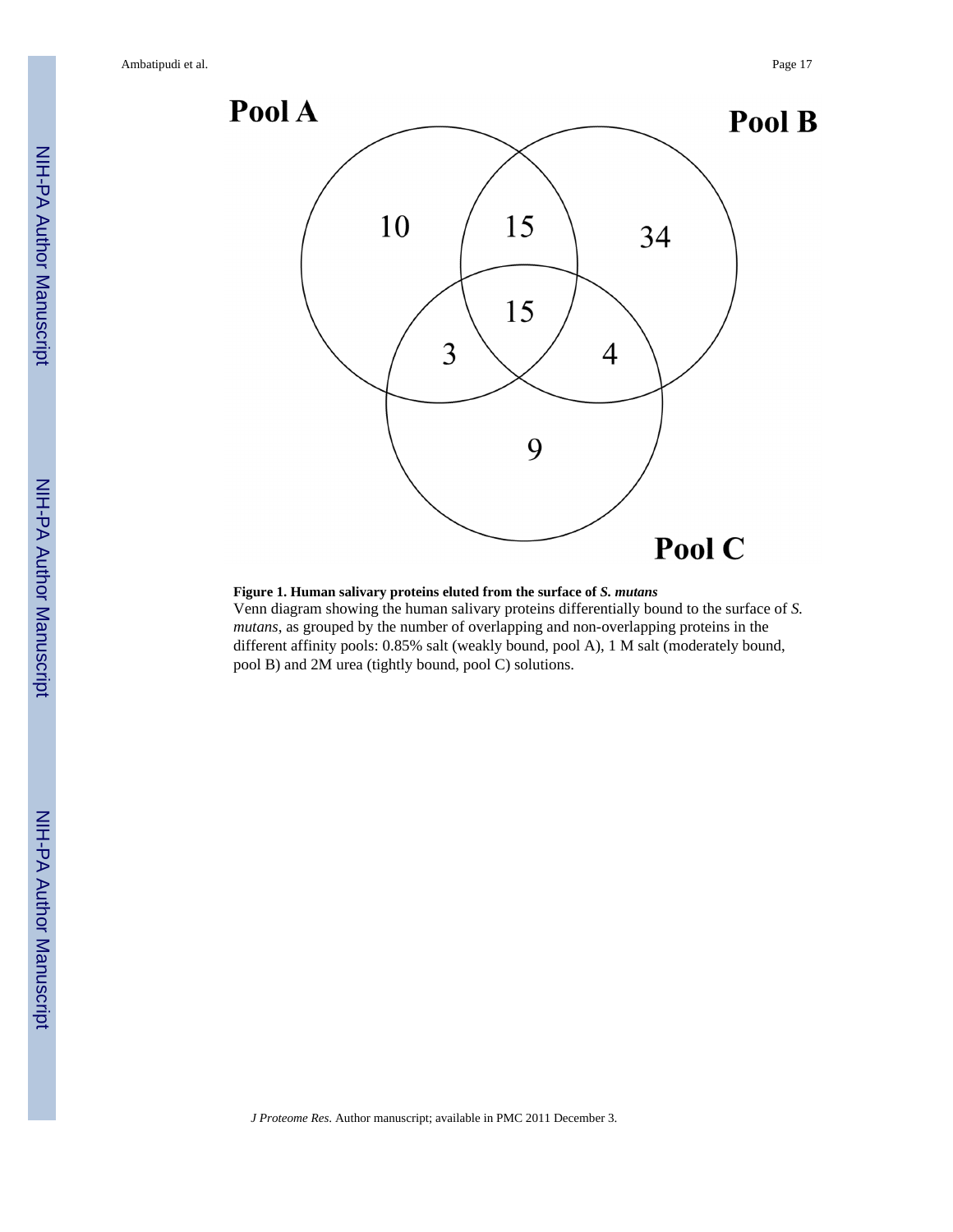

#### **Figure 2. Comparison of overlapping human salivary proteins eluted from the surface of** *S. mutans*

A comparison of the fifteen human salivary proteins bound to the surface of *S. mutans* present in all three affinity pools was performed based on their spectral counts: 0.85% salt (weakly bound, pool A), 1 M salt (moderately bound, pool B) and 2M urea (strongly bound, pool C) solutions. (A) Comparison of the nine most abundant proteins (spectral counts >160) identified in pools A, B and C. (B) Comparison of the six least abundant proteins (spectral counts  $<160$ ) detected in pools A, B and C. CSP-1 = common salivary protein-1; Salivary agglutinin (gp340) = deleted in malignant brain tumor 1; Polymeric-Ig precursor = Polymeric-immunoglobulin precursor; P-I protein precursor = Prolactin-inducible protein precursor; Basic salivary PRP 1 precursor = Basic salivary proline rich protein 1 precurser; CA VI precursor = Carbonic anhydrase VI precursor; SPLNEC = short palate, lung  $\&$  nasal epithelium carcinoma.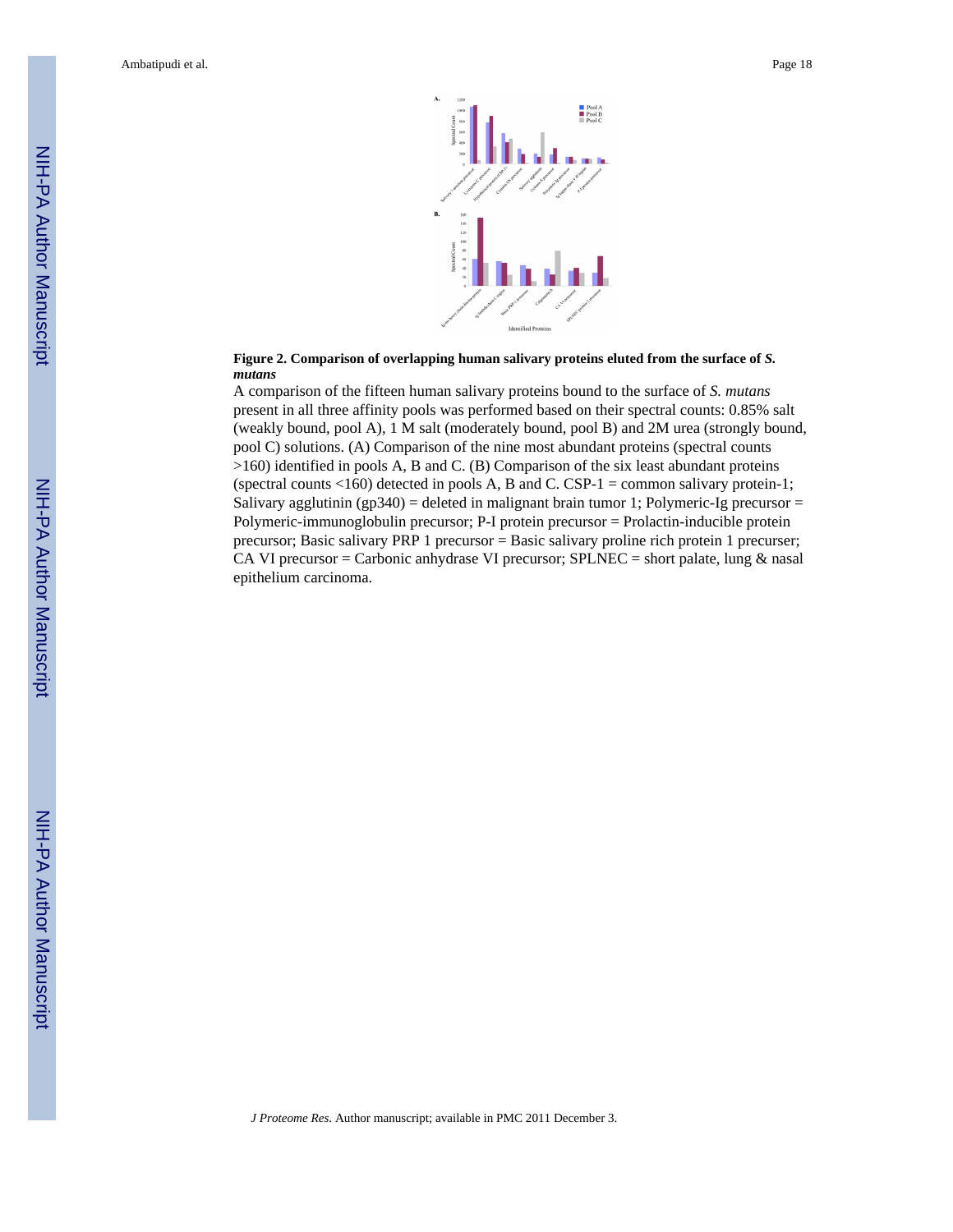

#### **Figure 3. Multiple sequence alignment**

The amino acid sequences were aligned for HRPE773 (also known as human CSP-1, GenBank AAQ89380.1) and rat CSP-1 (Accession no. NP598306.1) sourced from from NCBInr. Amino acid identities across both species are indicated by an asterisk. Individual peptides identified through MS analysis are mapped to the HRPE773 protein sequence (amino acids in bold italics) and provide 51% sequence coverage, validating the identification of the protein as CSP-1.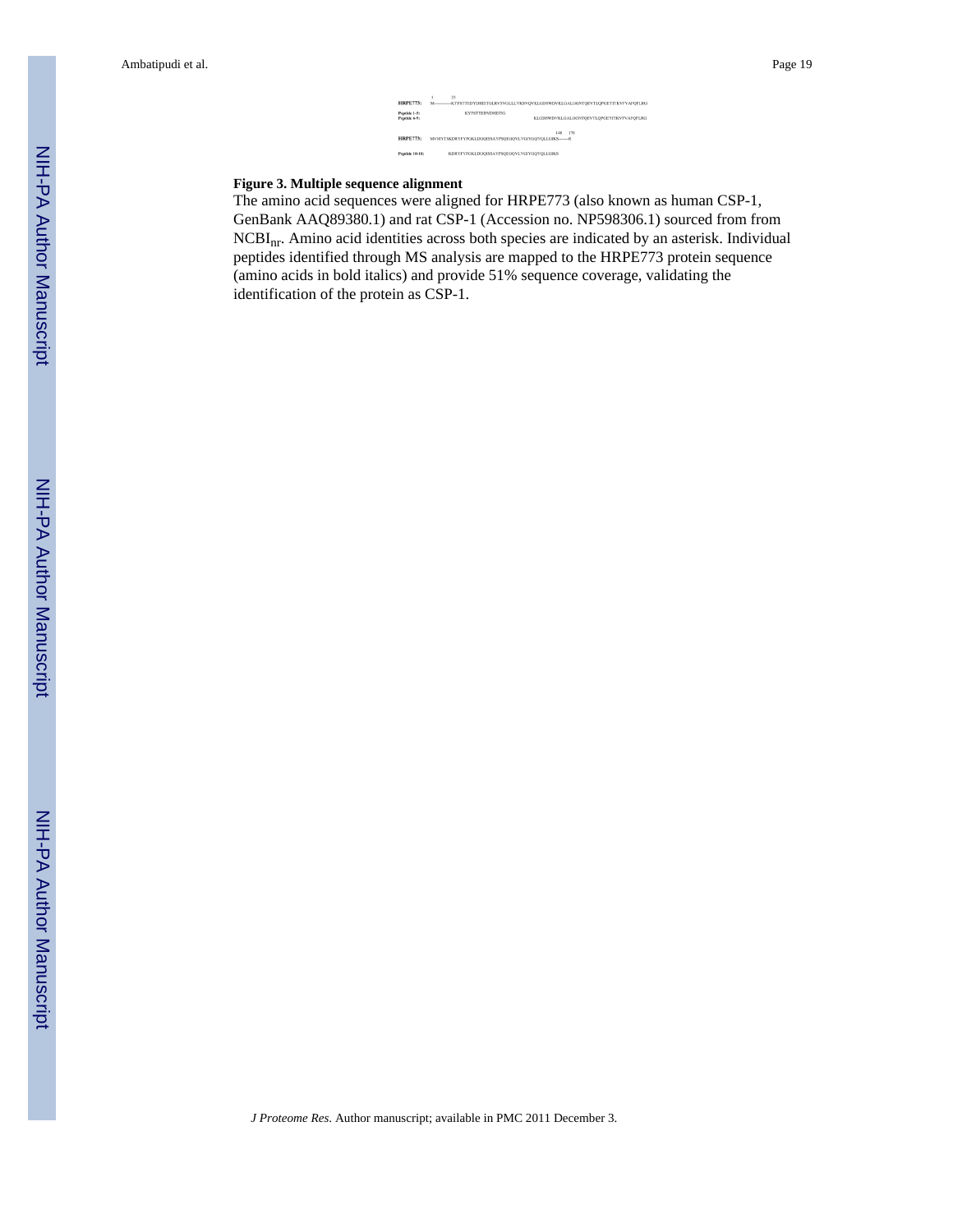

#### **Figure 4. Structure, purification and validation of the recombinant human CSP-1 protein (rCSP-1)**

Human CSP-1 was cloned and the recombinant protein expressed in S2 cells. (A) The rCSP-1 protein contains an N-terminal secretory signal peptide (SP; black box), FLAG epitope tags (grey box), six histidine residues (dotted black box), metal chelate tag (empty oval), S-peptide tag (striped oval), 3c protease cleavage site (dotted box) and soluble region (white box). Note that the CSP-1 portion of the recombinant protein is not to scale so that the N-terminal region can be more easily visualized. (B) SDS-PAGE (4–12%) analysis of rCSP-1 stained with Simply Blue. Lane 1, metal chelate affinity chromatography of rCSP-1; lane 2, molecular weight markers; lane 3, rCSP-1 re-purified using con A lectin affinity chromatography.